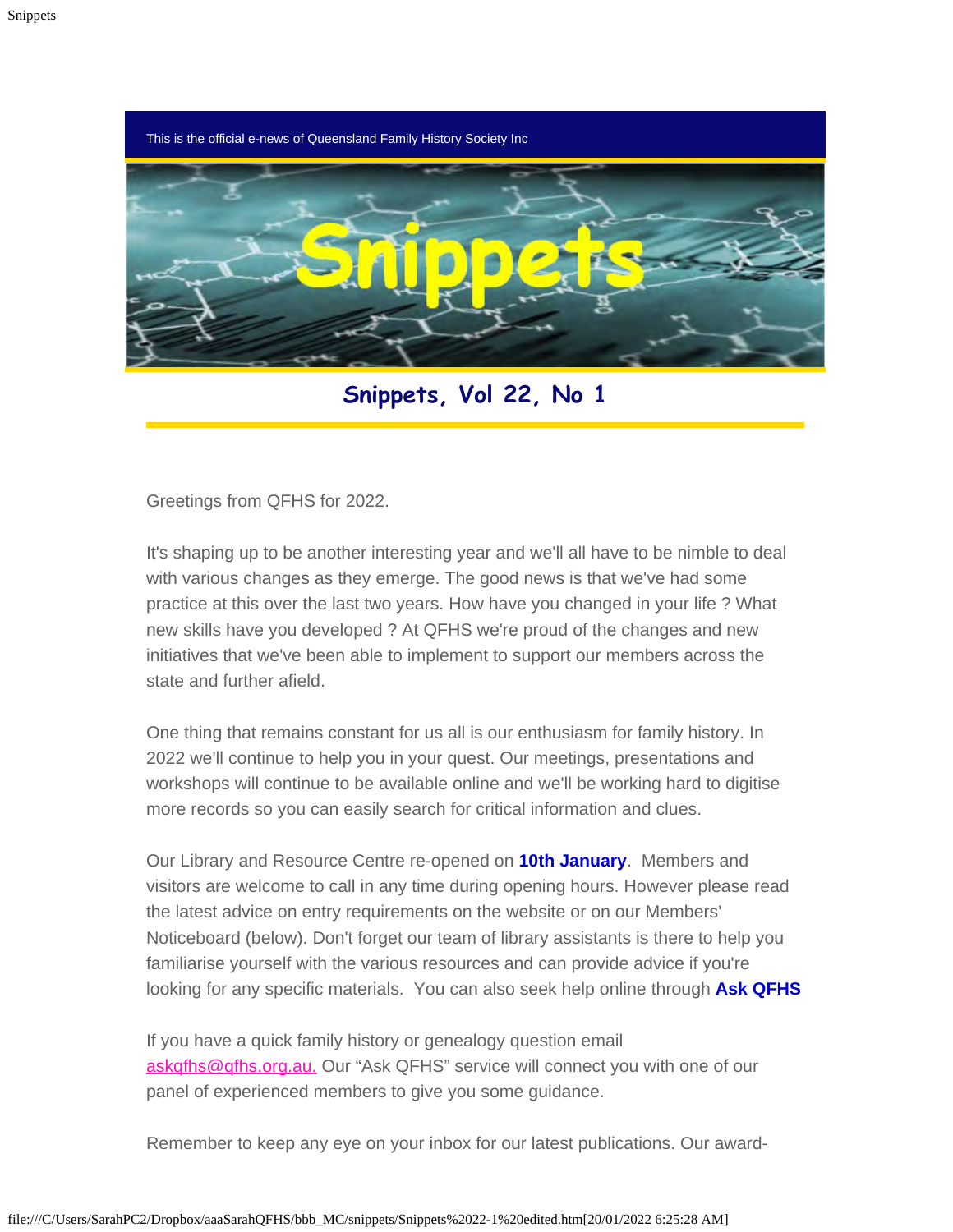winning journal *[Queensland Family Historian](https://www.qfhs.org.au/resources/qld-family-historian/)* is a great source of useful updates, interesting articles and society news. It's published quarterly and sent out electronically. Members can also view past issues of the journal on the **QFHS** [Website](https://www.qfhs.org.au/) and also use [QFHS indexes](https://www.qfhs.org.au/online-access/qfhindex/) to search past journals from 2008 - 2022.

We regularly update the **website** with important notices, new events, new acquisitions, and searchable/digitised collections so check in regularly. Snippets is generally published monthly, although we will occasionally send out special editions with time critical news. Members are encouraged to share their discoveries with the rest of Snippets readers e.g. new websites, collections, on-line tours and local history activities.

By far the quickest way to find out about what's going on in the world of Family History is to subscribe to our Facebook page. Our Facebook coordinator Alex, is constantly on the lookout for interesting announcements about new resources, seminars and events that are happening here in Queensland, across Australia, and overseas.

You still have time to register for the first of our new " Talking about" online chat series. The topic : " [Nurses in the Family](https://www.qfhs.org.au/events/talking-about/)**".** The date : **Wednesday 19 January at 10.00am.**

#### Join other interested members for this informal session from the comfort of home. See details below and register via the link or QFHS website.

Now all that remains is for you to prepare your research plan for the year and book in for any of the upcoming talks and workshops that would be useful. We try to offer a broad range of educational opportunities covering historical events, people and families, collections, books, tools, hints and tips - all designed to expand your knowledge and skills. To find out what's on simply log on to the Website, select events and look under our new banner **[Learn@QFHS](https://www.qfhs.org.au/events/)**. Here you'll see a list of all upcoming presentations and workshops. It's easy to book directly by clicking on the events that interest you.

Best of luck with your research in 2022.

*Pat Smith* **Editor**

### **Calendar**

#### **January 2022**

19 Jan - Talking About ... Any nurses in the Family [22 Jan - Central European Group.](https://www.qfhs.org.au/CalendarEvent.aspx?dt=20220122_100000_14)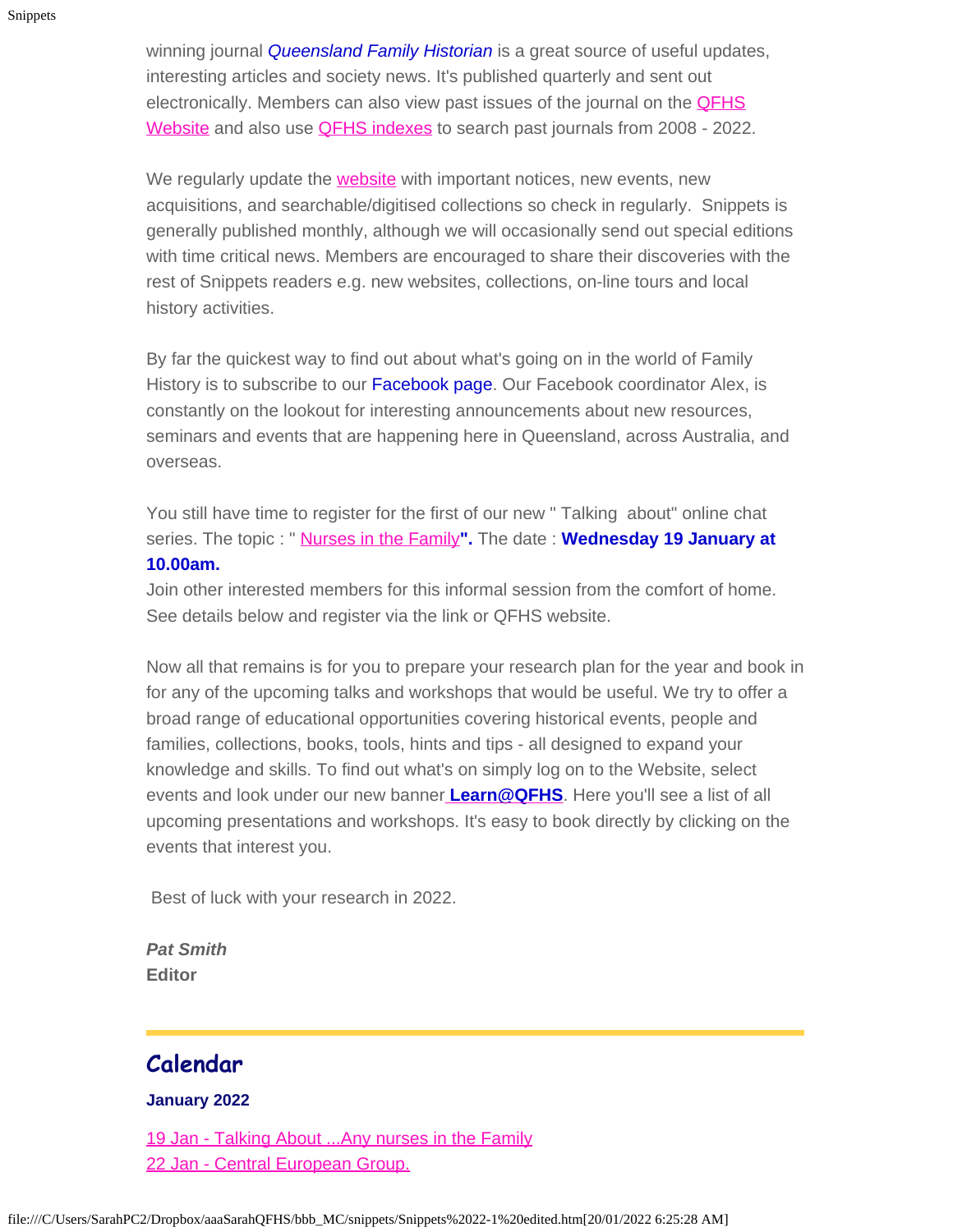Snippets

26 Jan - Closed - Australia Day [27 Jan - English West Country Group](https://www.qfhs.org.au/CalendarEvent.aspx?dt=20220127_120000_16)

#### **February 2022**

[04 Feb - Family Tree Maker User Group](https://www.qfhs.org.au/CalendarEvent.aspx?dt=20220204_100000_17)

- [05 Feb DNA Interest Group](https://www.qfhs.org.au/CalendarEvent.aspx?dt=20220205_133000_18)
- [06 Feb Family Historian User Group](https://www.qfhs.org.au/CalendarEvent.aspx?dt=20220206_130000_163)
- [09 Feb Management Committee Meeting](https://www.qfhs.org.au/CalendarEvent.aspx?dt=20220209_193000_19)
- 11 Feb Learn@QFHS [Getting the most out of the Tasmanian Names Index](https://www.qfhs.org.au/CalendarEvent.aspx?dt=20220211_100000_20)
- [12 Feb Irish Interest Group](https://www.qfhs.org.au/CalendarEvent.aspx?dt=20220212_103000_21)
- [13 Feb Colonial India and the Far East Interest Group](https://www.qfhs.org.au/CalendarEvent.aspx?dt=20220213_103000_22)
- [14 Feb Finding your family: a beginners course in research](https://www.qfhs.org.au/CalendarEvent.aspx?dt=20220214_193000_23)
- [16](https://www.qfhs.org.au/CalendarEvent.aspx?dt=20220216_193000_24) [Feb Members' Meeting Beyond Distinguished Gentlemen: Forgotten Voices](https://www.qfhs.org.au/CalendarEvent.aspx?dt=20220216_193000_24)
- [from Brisbane's mid 19th Century. Guest Speaker Duncan Richardson](https://www.qfhs.org.au/CalendarEvent.aspx?dt=20220216_193000_24)
- 18 Feb Learn@QFHS [Furthering your family history studies](https://www.qfhs.org.au/CalendarEvent.aspx?dt=20220218_100000_157)
- [19 Feb New Members' Welcome and Orientation](https://www.qfhs.org.au/CalendarEvent.aspx?dt=20220219_093000_26)
- [19 Feb The Master Genealogist User Group](https://www.qfhs.org.au/CalendarEvent.aspx?dt=20220219_133000_25)
- 20 Feb Learn@QFHS [Indexing your family history book using Microsoft Word](https://www.qfhs.org.au/CalendarEvent.aspx?dt=20220220_100000_167)
- [21 Feb Finding your family: a beginners course in research](https://www.qfhs.org.au/events/learn-qfhs/finding-your-family-a-beginners-course-in-research/)
- [28 Feb Finding your family: a beginners course in research](https://www.qfhs.org.au/events/learn-qfhs/finding-your-family-a-beginners-course-in-research/)

### **Leading News**

### **QFHS has a New Patron**



In December QFHS was advised by Government House that **Professor Graeme Nimmo RFD** had accepted our invitation to be our Patron. Professor Nimmo will carry out this role for the term of office of Her Excellency Dr Jeanette Young PSM.

### **Family Search Digital Images**

**Now available at QFHS Resource Centre**



#### **Good News**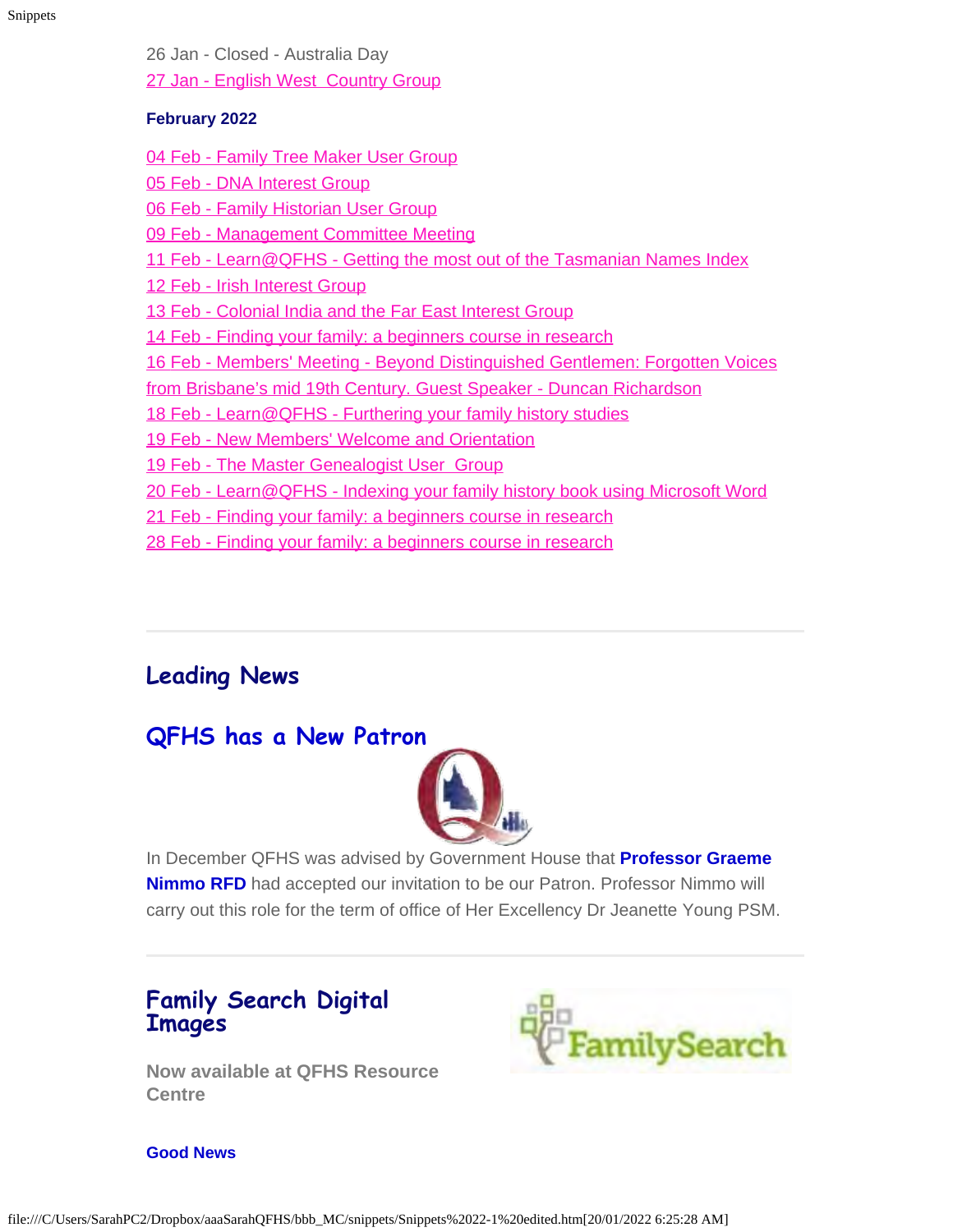Members are able to access FamilySearch Digital Images again from the QFHS Library and Resource Centre computer.

You may be aware that if you search for Digital Images on FamilySearch from your home computer, you often see sets of records which have a camera icon, surmounted by a key. These images are often available to view at a Family History Affiliate Library, such as the QFHS Library and Resource Centre.

This service has now been restored to our Library.

For more instructions on accessing the images login to the QFHS website and select resources and click on **Family Search Digital Images** 



### **Library and Resource Centre Opening Hours**

### **Visiting advice:**

**Currently we expect all members and visitors who wish to attend to be fully vaccinated against Covid-19 and prepared to show proof, or an exemption, if requested. Everyone must continue to check in for contact tracing purposes. And, of course, stay home if feeling unwell.**

### **Opening hours for the New Year will be:**

**Sunday: Closed Monday: 6:00 pm - 9:00 pm (2nd and 3rd Mondays of the month only.) Tuesday: 10:00 am - 3:00 pm Wednesday: 10:00 am - 3:00 pm Thursday: 10:00 am - 3:00 pm Friday:**<br>Saturday: **Saturday: 10:00 am - 3:00 pm**

**We will continue to monitor and respond to any Queensland Government Health Directives so keep an eye on the** [QFHS website](https://www.qfhs.org.au/) **for updates on any sudden closures or changes to visiting arrangements.**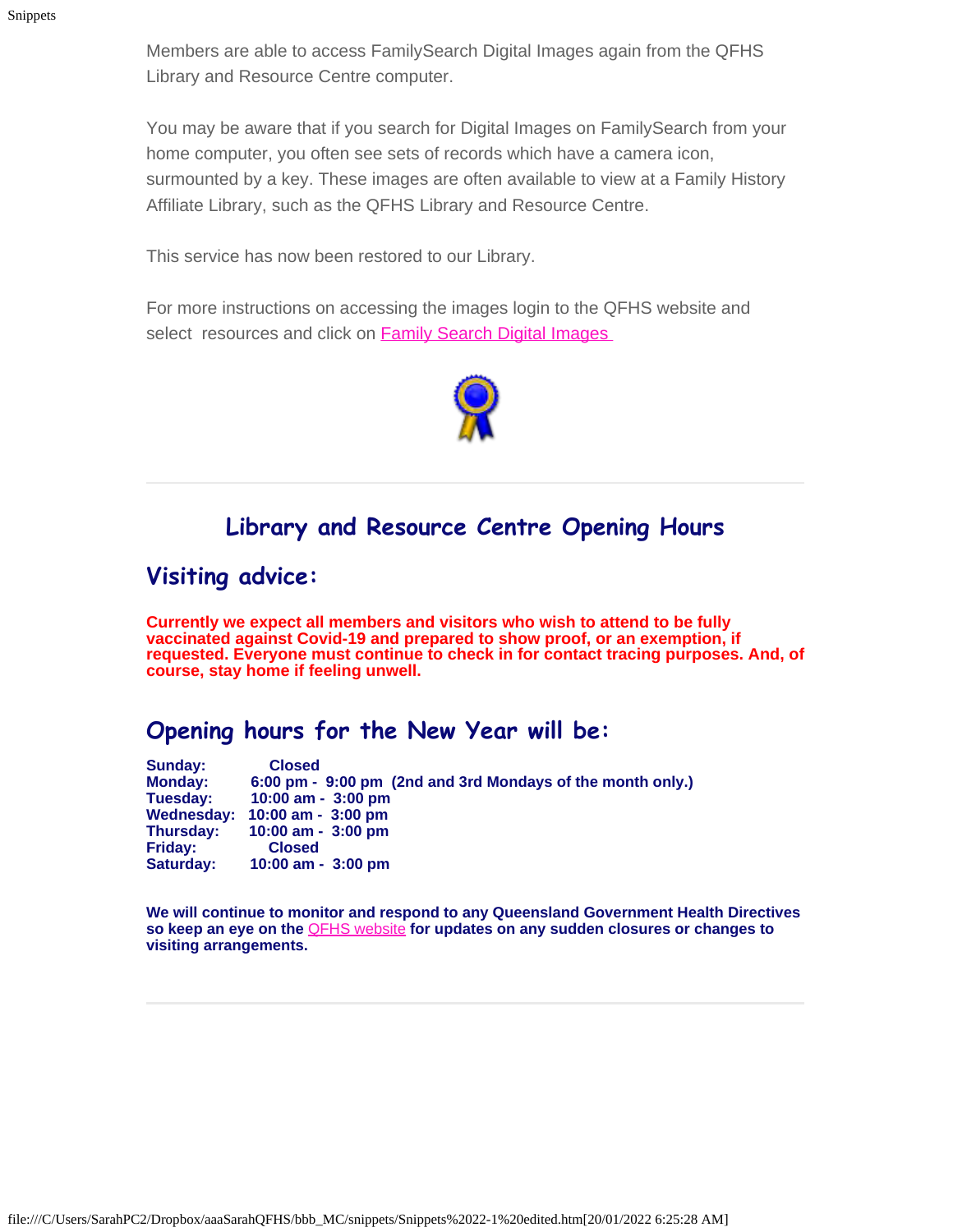

#### **Is your current membership with our Society due for renewal?**

If so you should have received an email notice from our Membership secretary. Please double check your email and follow the instructions below.

Renewal fees remain the same price this year - **Single Membership \$70.00 or Family Membership \$105.00.**

This year to renew your membership we would prefer if you could either go to our website and pay online or pay by Direct Credit. Our bank details are BSB: 484 799, Acc No: 0412 17518, use your surname & membership number as the reference.

If any of your contact details have changed recently or you do not wish to renew, please email **[membership@qfhs.org.au](mailto:?subject=membership%40qfhs.org.au)** so that we can update our records.



### **QFHS Presentations, Workshops and Courses - open to both members and non-members.**

Some QFHS events e.g. Member's meetings are free to participants. Other events such as workshops, courses and special guest presentations are offered to members at a discounted fee. Non-members are welcome to register for most events but will be charged the full fee rate.

2022 Fees [per Workshop/Course](https://www.qfhs.org.au/events/learn-qfhs/)

#### **Presentation mode**

\$15 members (QFHS and GSQ) \$25 Non-Members

#### **Hand-on mode**

\$20 members (QFHS and GSQ) \$30 Non-Members

**Finding your Family**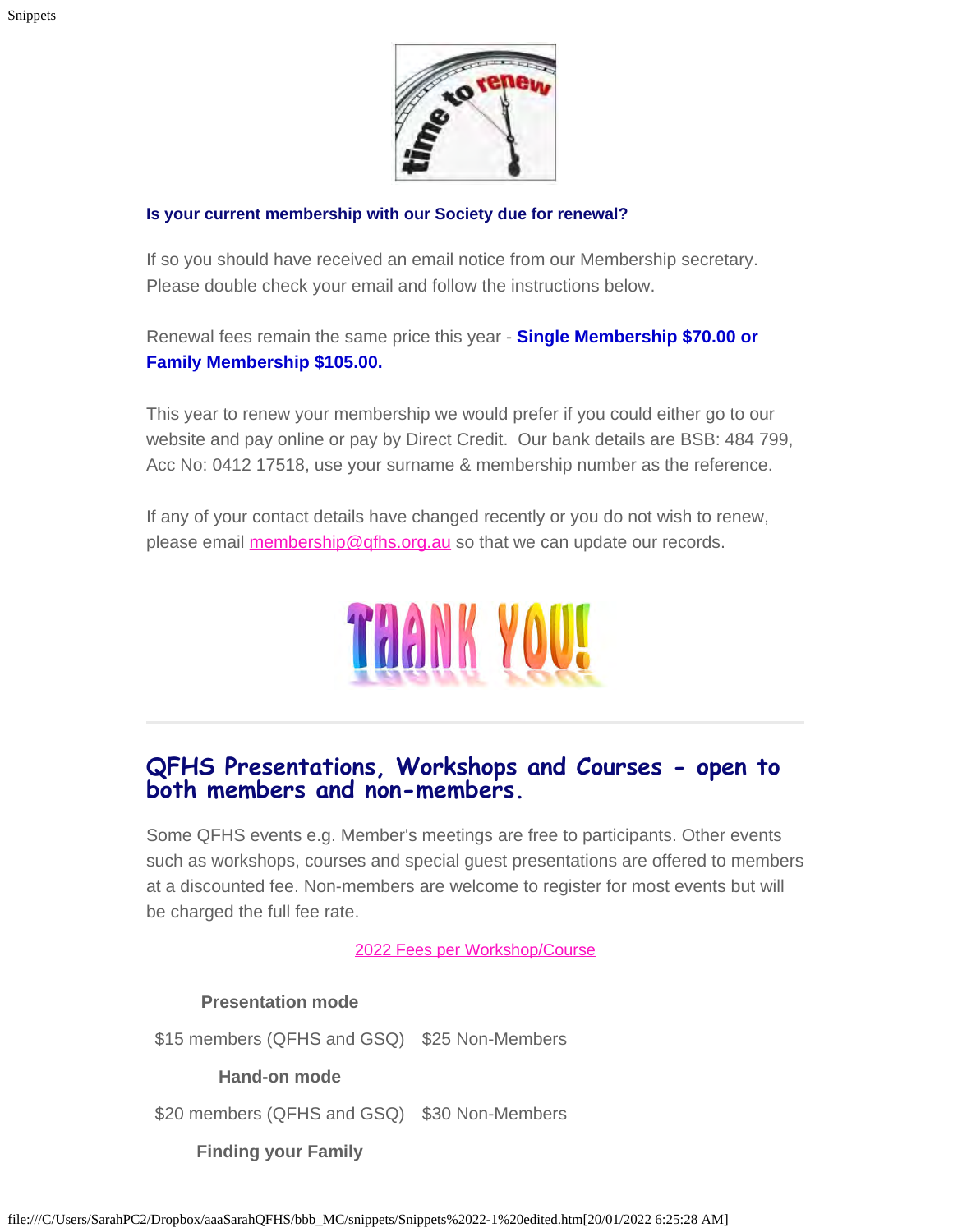

### **Call for Education Program Speakers 2022**

Do you have a skill or an area of expertise that you might share with you fellow QFHS members? Maybe you have an app or application or some software that you know very well and may be useful to others. Perhaps you have a favourite website, or you are familiar with the resources available for a state or territories of Australia or a county in the United Kingdom or elsewhere.

The Education Sub-Committee is currently planning our programme for 2022 and would welcome you as a speaker. You can present via Zoom or–COVID permitting in person at the Society. The Education Sub-Committee can provide any support you may need.

If you can help, please contact the Education Sub-Committee at [education@qfhs.org.au](mailto:education@qfhs.org.au).

### *AskQFHS*

### **Research Service**

Email **[askqfhs@qfhs.org.au](mailto:askqfhs@qfhs.org.au)** and find out how we can help.



Do you have a quick family history or genealogy question?

Email our new "Ask QFHS" service and one of our panel of experienced members will be in touch to help.

For example, you could ask for help with

• Finding out how to use a particular website or resource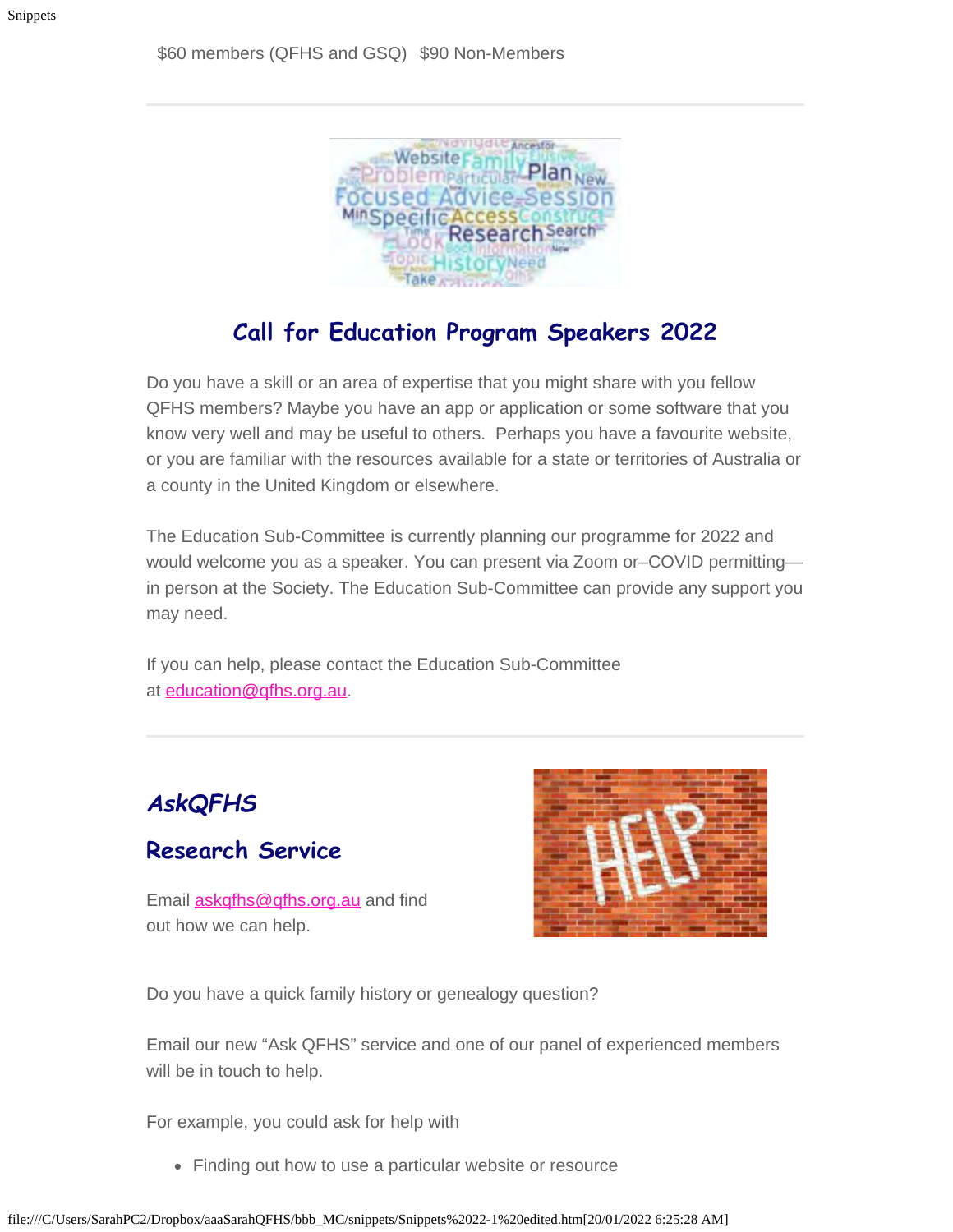- Understanding an unfamiliar term or phrase in a record
- Get recommendations for where to find records
- and more…

Note: This service is not limited to members. Anyone, anywhere can contact us. In the past we've fielded questions from interstate and overseas as well as helping smaller societies who have limited resources.

### **Happenings**



### **Talking About .....**

**A new series of Events to offered by QFHS in 2022.**



#### **Talking About ....any Nurses in the family ?**

**When: Weds 19 January 10:00 am Where: Your place**

**You can join the session on the day via Zoom** [here](https://us02web.zoom.us/j/89173178928?pwd=b2wrbmZDN3hXS1lqeTZJU05Nd1ZKUT09#success) **You can also register on Eventbrite**

A warm invitation to join other Society members to talk about nurses in your family.

Perhaps you have fond memories of a nurse or have some really good resources you would like to share.

Come along, bring your morning coffee, and join us. Bring any questions you have. This is an informal session to chat, share your memories, or ask questions of other members.

**We would love you to join us for our first 'Talking about....' event.**

**[Register Online Now](https://www.eventbrite.com.au/e/any-nurses-in-the-family-tickets-210574202107)**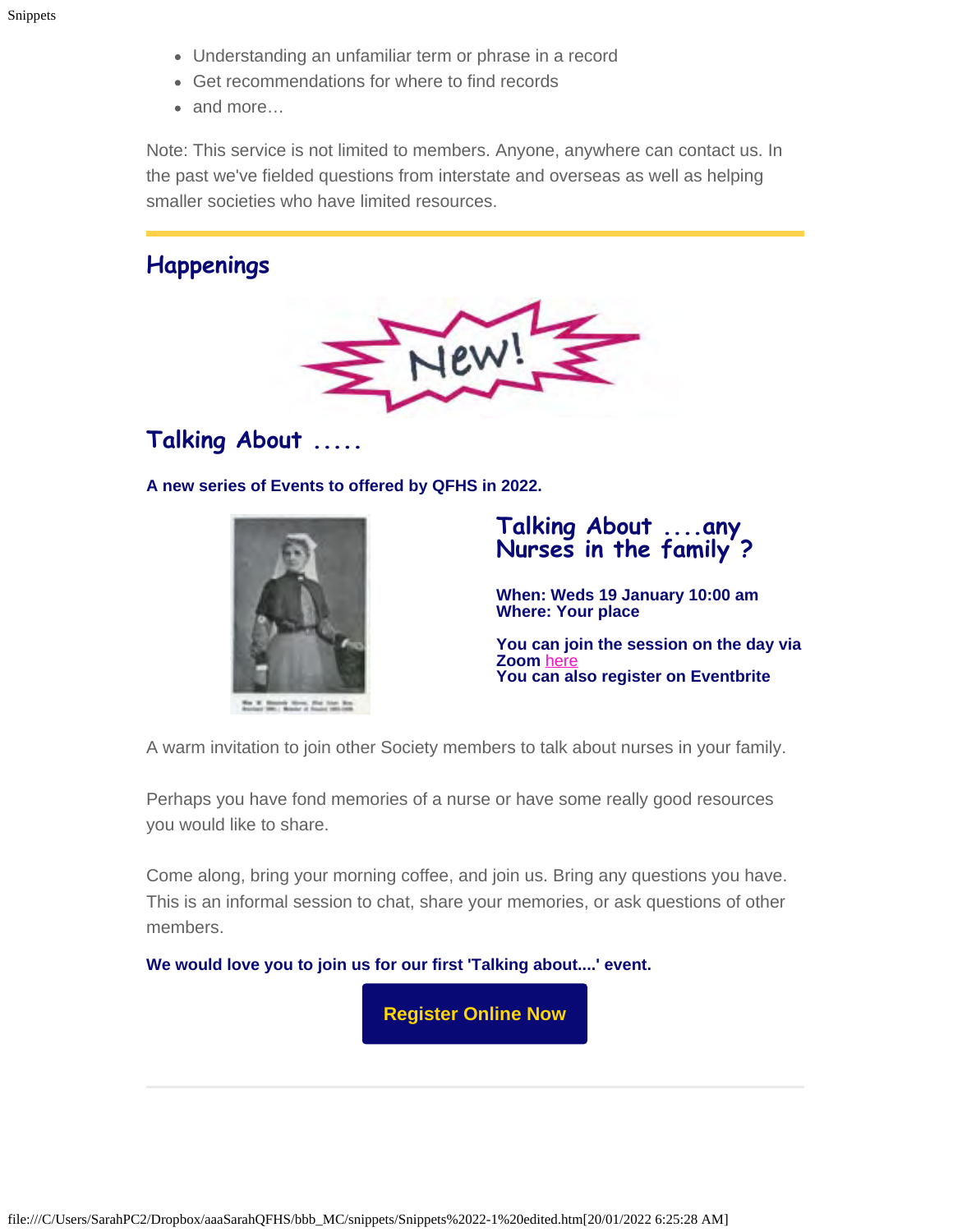

### [Members' Meeting - Beyond Distinguished Gentlemen:](https://www.qfhs.org.au/CalendarEvent.aspx?dt=20220216_193000_24) [Forgotten Voices from Brisbane's mid 19th Century](https://www.qfhs.org.au/CalendarEvent.aspx?dt=20220216_193000_24)**.**

**When: Wednesday 16 February 2022 7.30 - 9.30pm (Qld Time) Where: This is a hybrid meeting. You can attend at the QFHS Library and Resource Centre or join via Zoom.**

**Guest Speaker -** [Duncan Richardson](https://www.qfhs.org.au/biographies/duncan-richardson/)

Notes: Beyond Distinguished Gentlemen moves behind the façade of the posed photos and official biographies and includes the private reflections of those men but also the voices and experiences of people outside the circles of wealth and property who dominate the official records.

The presentation explores these lives in the context of Brisbane in 1864 and the struggle against disasters of various kinds in a town that had outstretched its resources and was overcrowded, prone to infectious disease, and intensely flammable.

Based on the experience of researching for a book on this period over several years, the presentation follows a trail from the biographies of politicians to the local papers of the day and into the lesser known sources which preserve alternative voices.

**[Register Online Now](https://www.eventbrite.com.au/e/members-meeting-february-duncan-richardson-tickets-210271857787)**



[Members' Meeting - Beacons by the Sea: Lighthouses in](https://www.qfhs.org.au/CalendarEvent.aspx?dt=20220316_130000_36) [Queensland](https://www.qfhs.org.au/CalendarEvent.aspx?dt=20220316_130000_36)

**Guest Speaker:** [Eve Terry](https://www.qfhs.org.au/biographies/eve-terry/)**, NAA.**

**When: Wednesday 16 March 1.00 - 3.00 pm**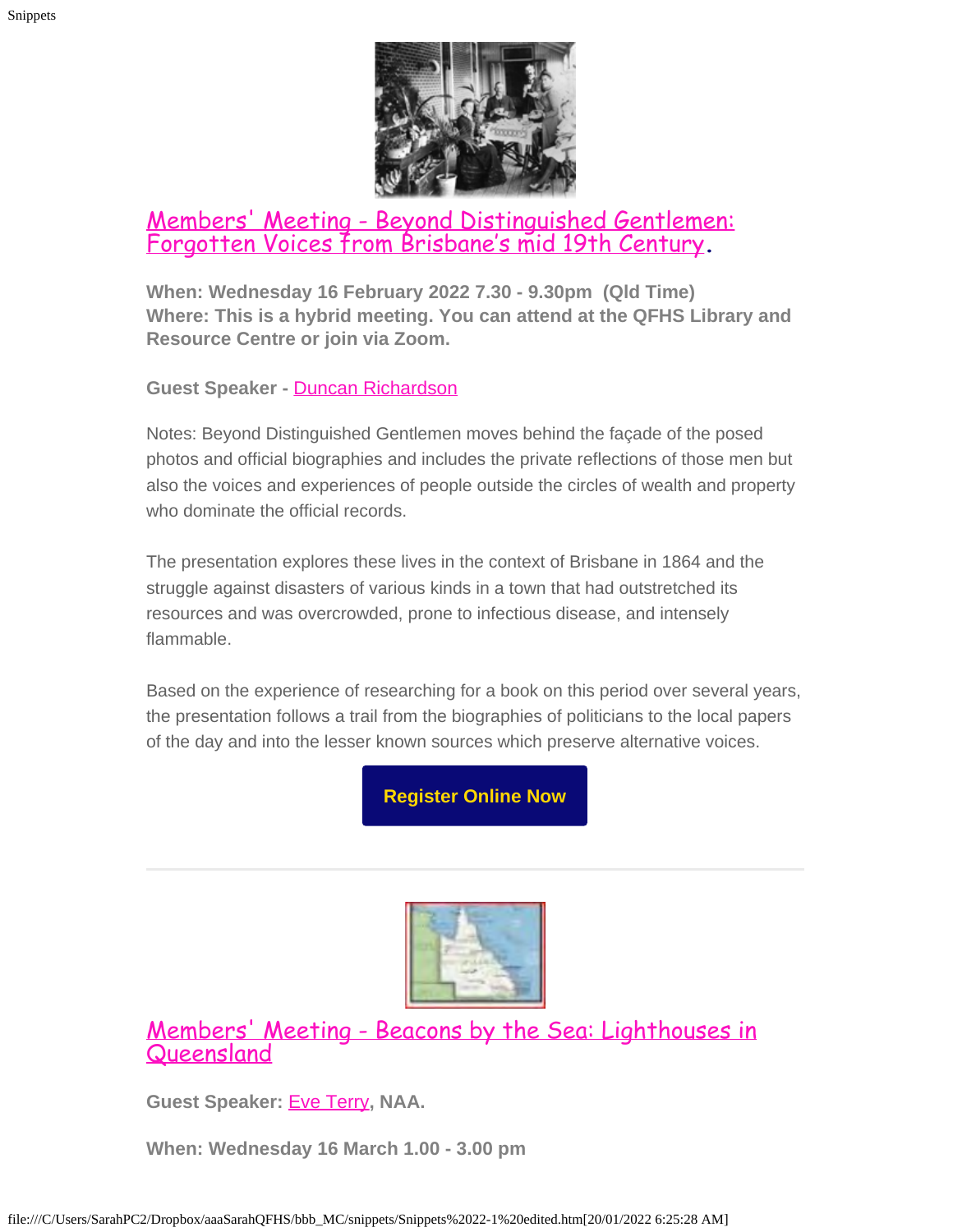#### **Where: Hybrid - online or in person at QFHS Resource Centre**

Lighthouses have a mystery and intrigue in our history and this seminar will show you why. Queensland had the largest number of lighthouses in Australia. These lighthouses have an interesting and in some cases a tragic history. The National Archives has a varied collection of material relating to the establishment, operation and decommissioning of lighthouses, including some beautiful lighthouse plans and log books. We hope that this seminar will shed some light on this interesting topic.

#### **[Register Online Now](https://www.eventbrite.com.au/e/members-meeting-march-eve-terry-tickets-247782041757)**



Have you considered joining one or more of our SIGs in 2022 ? It's a great way to deepen your knowledge and expand your contacts. Meetings are held monthly online. To learn more about each group contact the relevant SIG coordinator. Members are also welcome to join a meeting as a visitor to see what it's all about.

#### **Central European Group**

Convenor: Eric Kopittke

**Colonial India and the Far East Special Interest Group** Convenors: Dette Glenday, Wendy Angliss

**DNA Interest Group** Convenor: Chris Schuetz

**English West Country Group** Convenor: Jenny Davidson

**Family Historian Software User Group** Convenor: Malcolm Kingston

**Family History Writing Group** Convenor: Sue Reid

**Family Tree Maker (FTM) User Group** Convenors: Geoff Morgan, Joe Greaves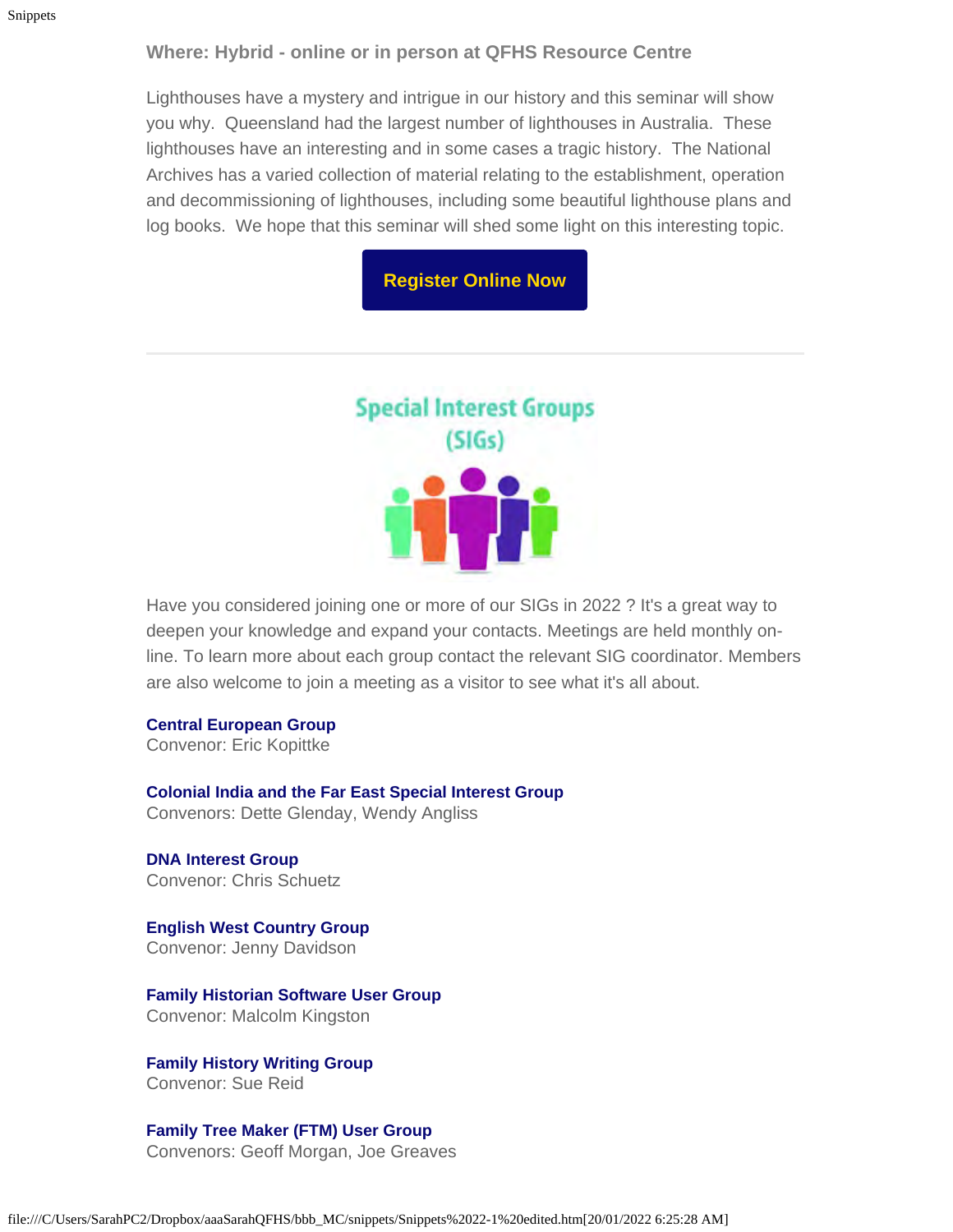**Irish Interest Group** Convenor: Dale Fogarty

**The Master Genealogist ® (TMG) User Group** Convenor: Kevin Haley

**Queensland Pre-Separation Group** Convenor: Jenny Davidson

**Scottish Interest Group** Convenor: Chris Schuetz

**Welsh Interest Group** Convenor: Charlotte Sale

Further information about each group plus meeting dates and Convenor Contact details can be found under **Groups** on the QFHS website.

### **Learn@QFHS - Workshops/Courses/Seminars**



**In 2022 we're refreshing the way we present our learning opportunities. You can now find all of our talks and presentations under the one banner** *Learn@QFHS.* **This will provide you with easy access to what was previously listed under various groupings e.g. Fridays@QFHS, Weekends@QFHS, Tuesdays@QFHS .**

Our range of topics for 2022 cover everything from Latin for Family Historians to Indexing to Creating a family heirloom cookbook and much more.

Just login to the QFHS website, select Events and view the list of topics and presenters under **[Learn@QFHS](https://www.qfhs.org.au/events/learn-qfhs/)**[.](https://www.qfhs.org.au/events/learn-qfhs/) You can easily click through to register for your selected events.

**We hope you enjoy some great Learn@QFHS experiences in 2022.**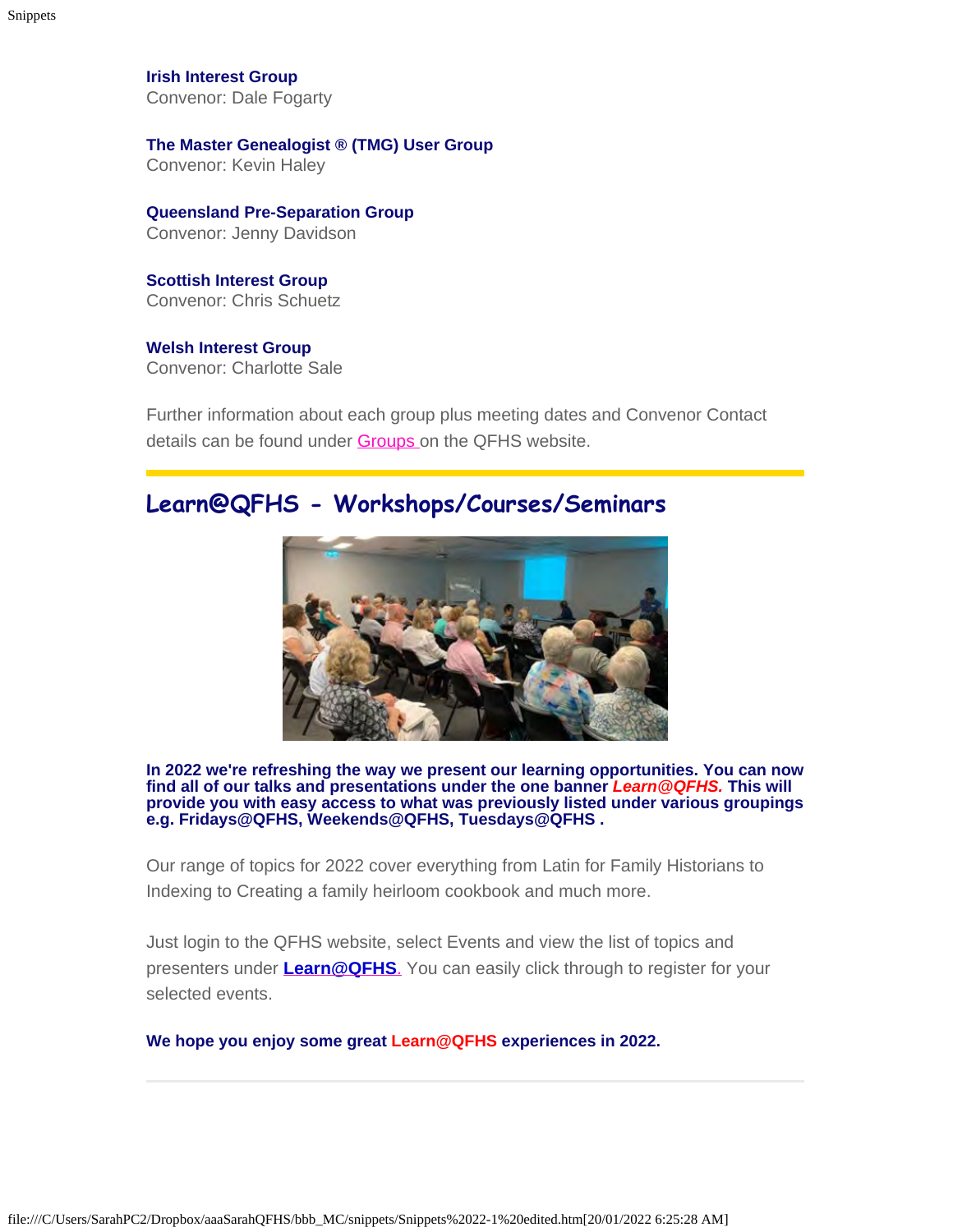

# [Finding Your Family : A beginner's course in family history](https://www.qfhs.org.au/events/learn-qfhs/finding-your-family-a-beginners-course-in-research/) [research.](https://www.qfhs.org.au/events/learn-qfhs/finding-your-family-a-beginners-course-in-research/)

**When: Commences Monday 14 February weekly for six weeks - 7:30 pm - 9:00 pm AEST (GMT+10) Where: Online event Cost: \$60.00 members and \$90.00 non-members Limit: 10**

This six week course will be very comprehensive for someone wanting to start researching their family history, but unsure of the process. Content will include home sources, organisation, BDM certificates, archives, libraries, newspapers, overseas research, and much more.

**[Register Online Now](https://www.eventbrite.com.au/e/finding-your-family-a-beginners-course-in-research-february-2022-tickets-167202588443)**

### **Getting the most out of the Tasmanian Names Index**

**Presenter:** [Jan Richardson](https://www.qfhs.org.au/biographies/jan-richardson/)

**When: Friday 11 February 2022 10am - 11.30 (Qld.Time) Where: On-line Limit: 25**



A huge volume of Tasmanian records have been digitised and are available via the Tasmanian Names Index website. Births, marriage, and death entries, convict records, shipping records, wills and inquests, land and property records, and more can all be searched and downloaded for free.

Whether your ancestors were free immigrants or convicts transported to Tasmania, this session will give you the tools to confidently research your Tasmanian ancestors.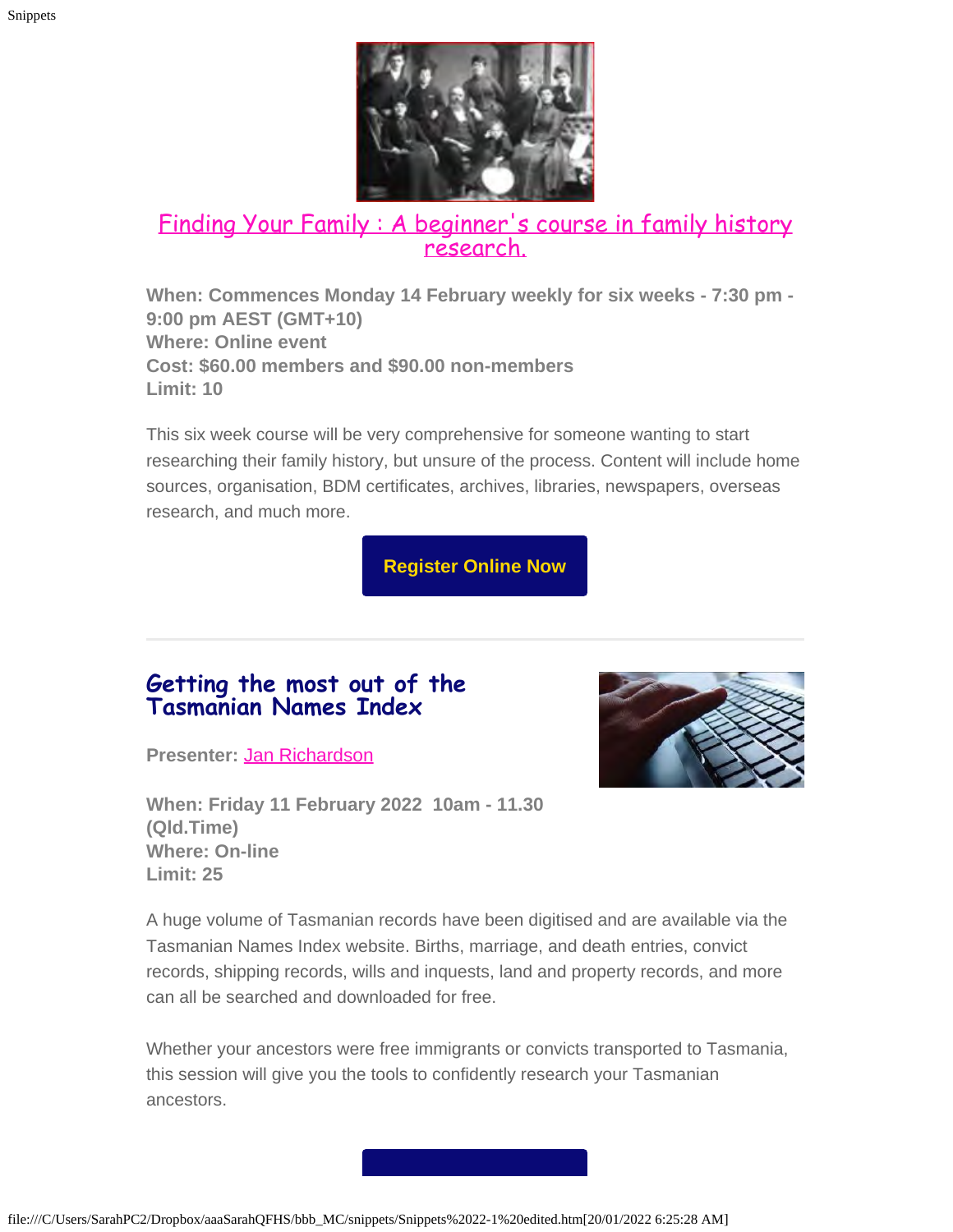#### **[Register Online Now](https://www.eventbrite.com.au/e/getting-the-most-out-of-the-tasmanian-names-index-tickets-186435943927)**



### **Furthering your family history studies**

**When: Friday 18 February 2022 10am - 11.30 (Qld time) Where: Free on-line event Limit: 25**

**Our Panel:** [Helen Smith](https://www.qfhs.org.au/biographies/helen-smith/)**,** [Rosemary](https://www.qfhs.org.au/biographies/rosemary-kopittke/) **and** [Eric Kopittke](https://www.qfhs.org.au/biographies/eric-kopittke/)**,** [Marg Doherty,](https://www.qfhs.org.au/biographies/marg-doherty/) [Charlotte Sale](https://www.qfhs.org.au/biographies/charlotte-sale/)**, and** [Rosemary Gall](https://www.qfhs.org.au/biographies/rosemary-gall/)**.**

If you are considering doing a course to continue your family history studies, then come talk to our panel of experts and discuss your options. Whether it is through a university, genealogy society or other online organisation--a stand-alone course or certificate.

Our panel has participated in and has experience with these institutions.

**[Register Online Now](https://www.eventbrite.com.au/e/furthering-your-family-history-studies-tickets-189436869777)**



### **Indexing Your Family History Book -Using Microsoft Word**

**Presenter:** [Sue Reid](https://www.qfhs.org.au/biographies/sue-reid/)

**When: Sunday, 20 February 2022 - 10.00 am - 12.00 noon AEST (No daylight saving) Where: Online event Limit: 4**

#### **Writing a family history is fulfilling and provides a valuable record of your family.**

We all know how much work it requires in researching the families and their history, gathering information into order, and finally the writing your book and editing it. After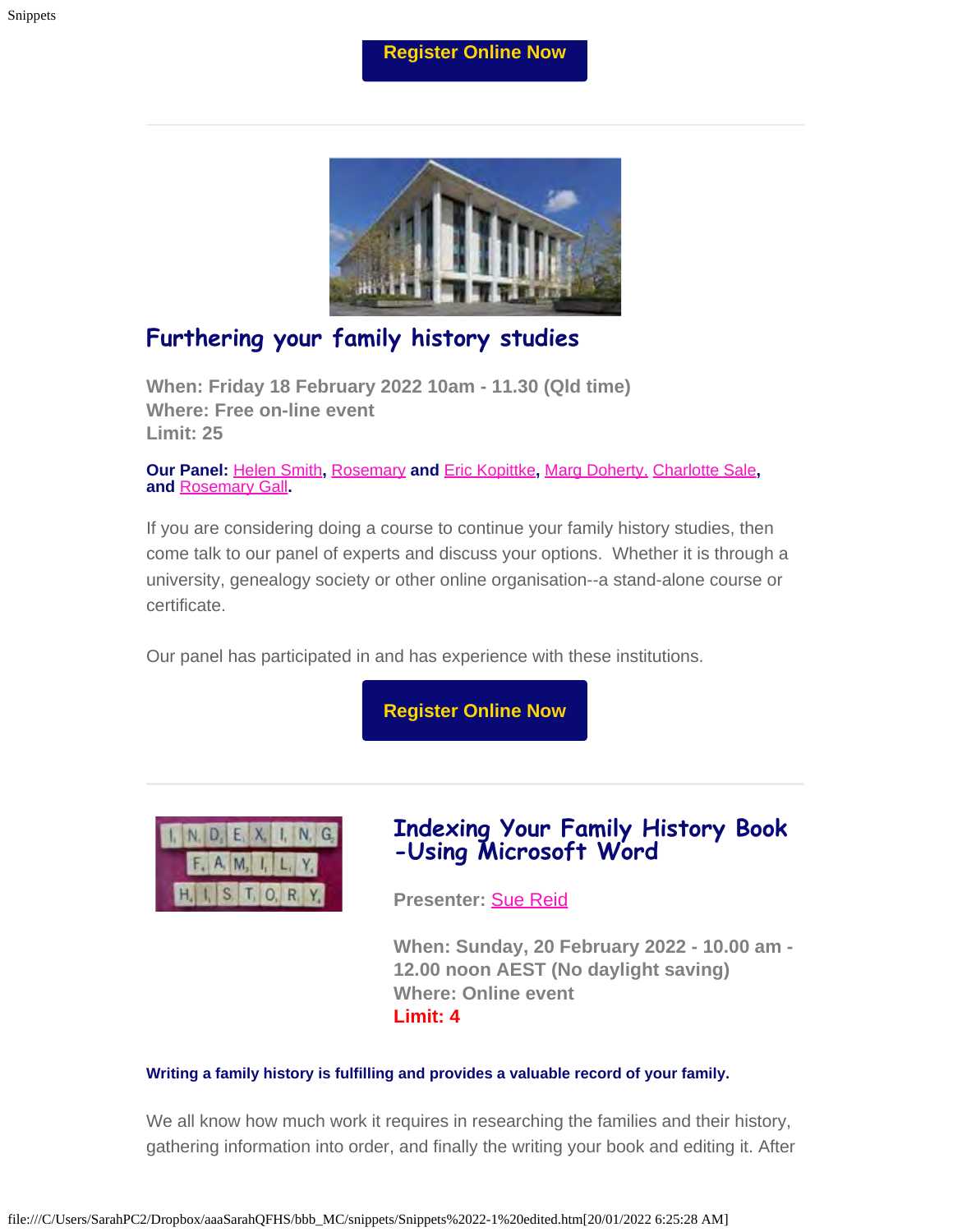you have completed this process, you owe it to yourself and your readers to include an index.

Join Sue Reid for an online, hands-on workshop to learn the basics of using the features of Microsoft Word to index your book. You will be working on a sample of supplied text using your own computer at home.

A reasonable level of skill with Microsoft Word is required.

As this is a **hands-on workshop** the cost is **\$20 for members and \$30 for nonmembers.**

**[Register Online Now](https://www.eventbrite.com.au/e/indexing-your-family-history-book-using-microsoft-word-tickets-240587462577)**



### **Creating a family heirloom cookbook - Sessions 1 & 2**

**When: Tuesday, 8 March 2022 + Tuesday 15 March 7.00 - 8.30 pm AEST No daylight saving**

**Where: Online event Limit: 25 Presenters:** [Emma Bulfin and Sonia Martinez](https://fareloom.co/page/media)

#### **This event consists of two presentations: Tuesday, 8 March and Tuesday 15 March 2022. Your payment includes both sessions.**

Do you have some favourite family recipes from your childhood or an old handwritten cookbook handed down from Mum or Grandma?

How will you preserve these one-of-a-kind cookbooks in this digital age? So many of our favourite memories are about food and family events. Have you included these stories in recording your family history? This interactive session will discuss how to collect the recipes and food stories and include them in our family history memoirs.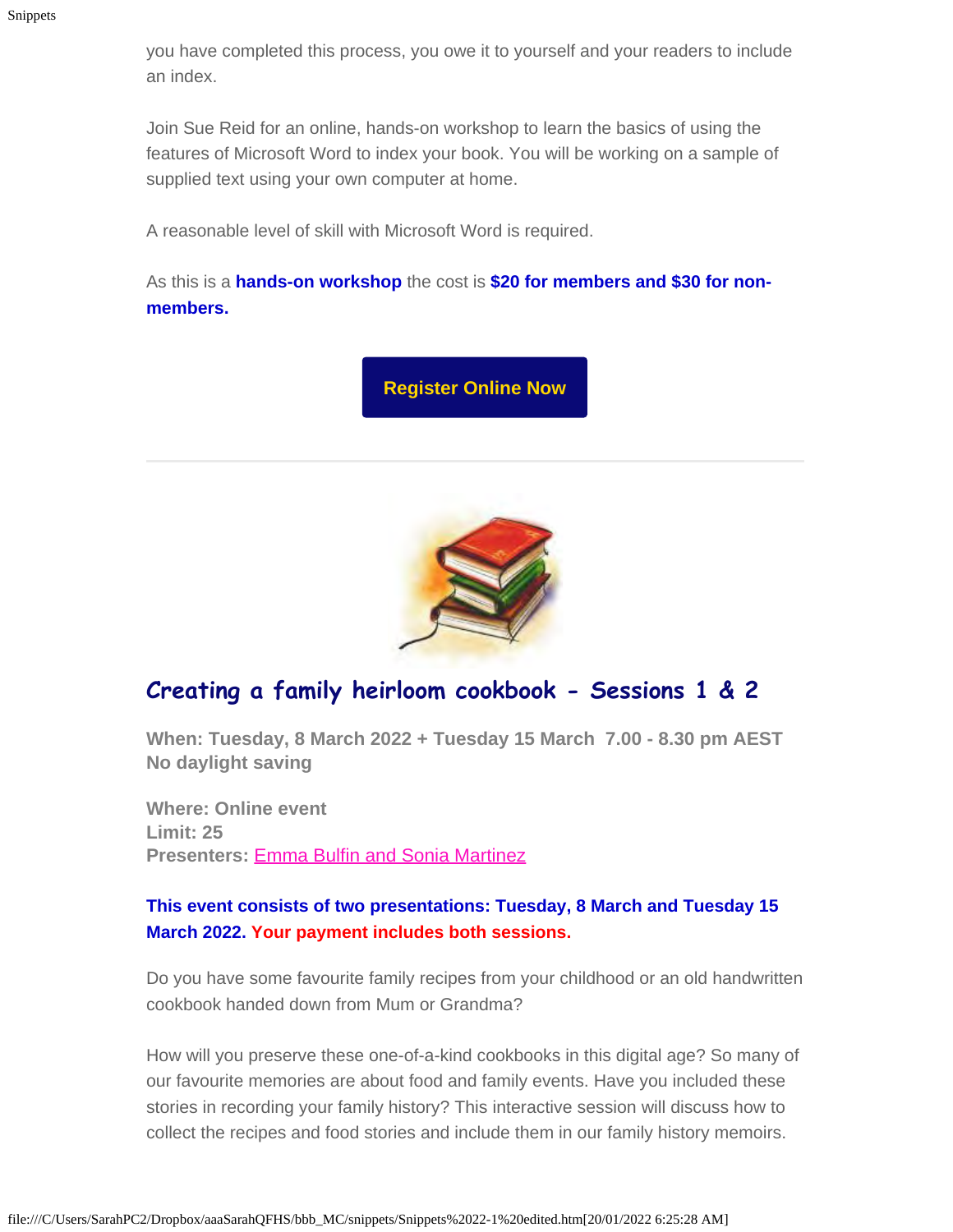Emma and Sonia will discuss the options available to preserve family cookbooks and recipes and discuss the software available to create your heritage cookbook.

**[Register Online Now](https://www.eventbrite.com.au/e/creating-a-family-heirloom-cookbook-tickets-195685178637)**

### **Latin for Family Historians**

**Presenter:** [Sue Reid](https://www.qfhs.org.au/biographies/sue-reid/) **When: Friday 11 March 10.00 - 11.30 am Where: Online Limit: 25**

.



What if you found this record of a family member in a university archive— Filius natu maximus Guilelmi quondam Agricolae in Comitatu de Donnegal Hib.?

Or this—ob Caelebs—in an ancient genealogy?

What does it mean if you find d.s.p.l. in an old family tree? If a person's name appears as Particii, is he/she a man or a woman? per stirpes, civis, aetas?

Carpe diem and join Sue Reid to learn some simple Latin for family historians.

**[Register Online Now](https://www.eventbrite.com.au/e/latin-for-family-historians-tickets-233986759697)**



### **Methodologies: researching, organising, assessing, evaluating with a view to writing**

**When: Friday, 25 March 2022 - 10.00 am - 11.30 am Where: Online event Limit: 25**

Are you thinking of writing a family history? Do you want to know how and where to start? Do you know if you have done enough research?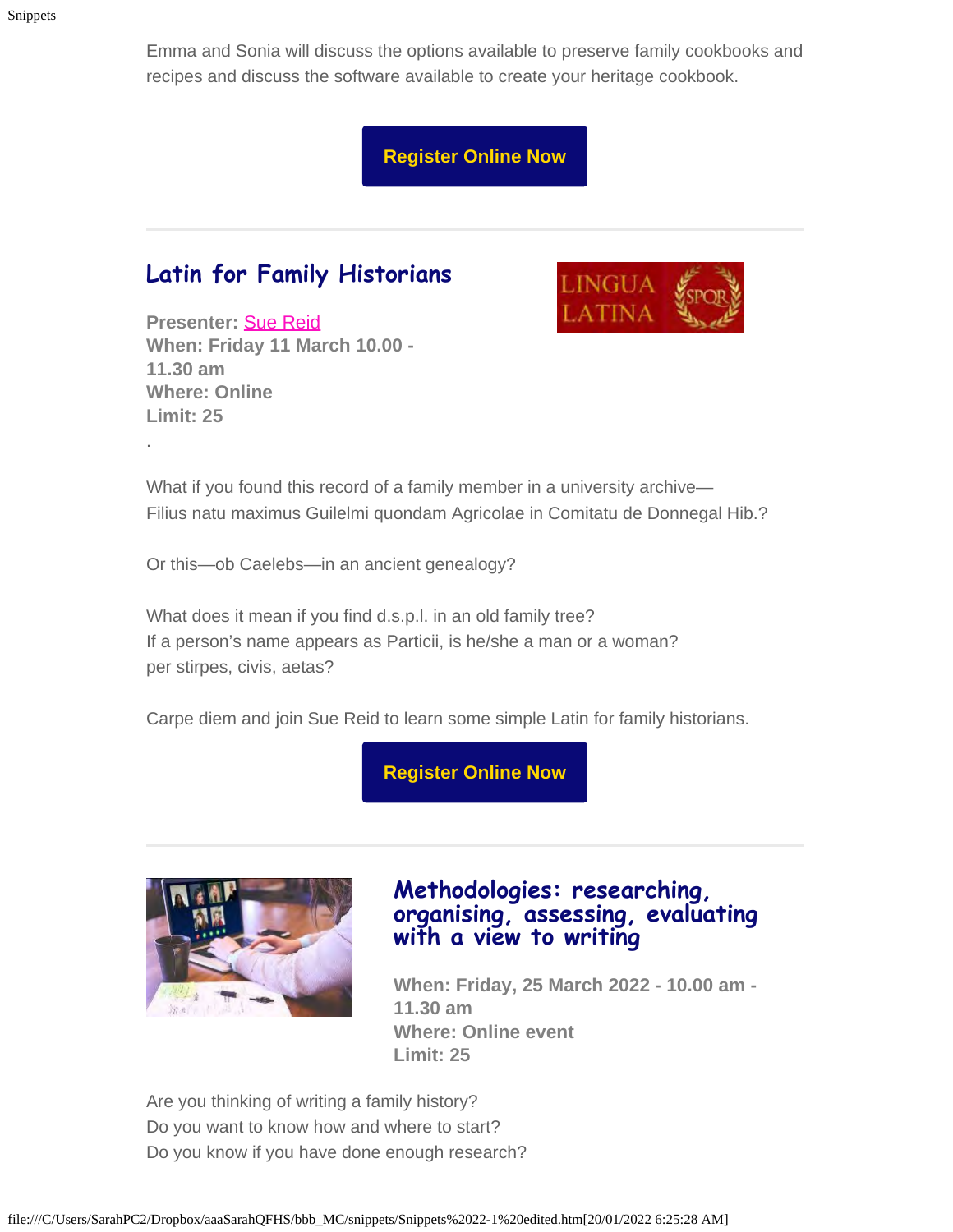Do you want to know how to organise your thoughts and research? Do you want to know how to set up your document to the best effect? If you answered yes to any of these questions, join our presenters as they share their experience and give you an overview of possibilities to consider.

Our Panelists: [Clem Ditton](https://www.qfhs.org.au/biographies/clem-ditton/) and [Ludij Peden](https://www.qfhs.org.au/biographies/ludij-peden/)

**[Register Online Now](https://www.eventbrite.com.au/e/methodologies-researching-organising-assessing-evaluating-tickets-210286300987)**

### **Conferences**



In 2022 QFHS will keep you informed about major upcoming conferences. In recent times a number of conferences were cancelled or postponed but many are now back on the horizon with the significant improvement of on-line sessions, showcases and conference recordings. Don't miss your chance. Watch this section of Snippets for the latest news.



**Want to find out more? Conference and registration details are available** [here](https://www.familysearch.org/rootstech/next/?cid=em-rcr-12023&mkt_tok=NTc4LVRUWC04NzQAAAGBD_a4PLWL9Rj8G_SG9apHjicu7fbmnq0pCT_vKrHEaDh6v3Dy_XGrerkAcd_lVy8PjWYmTPLBleN58Hy0_ZO7qsIeYg_EFWR1ysLxCmCn4litWg)**.**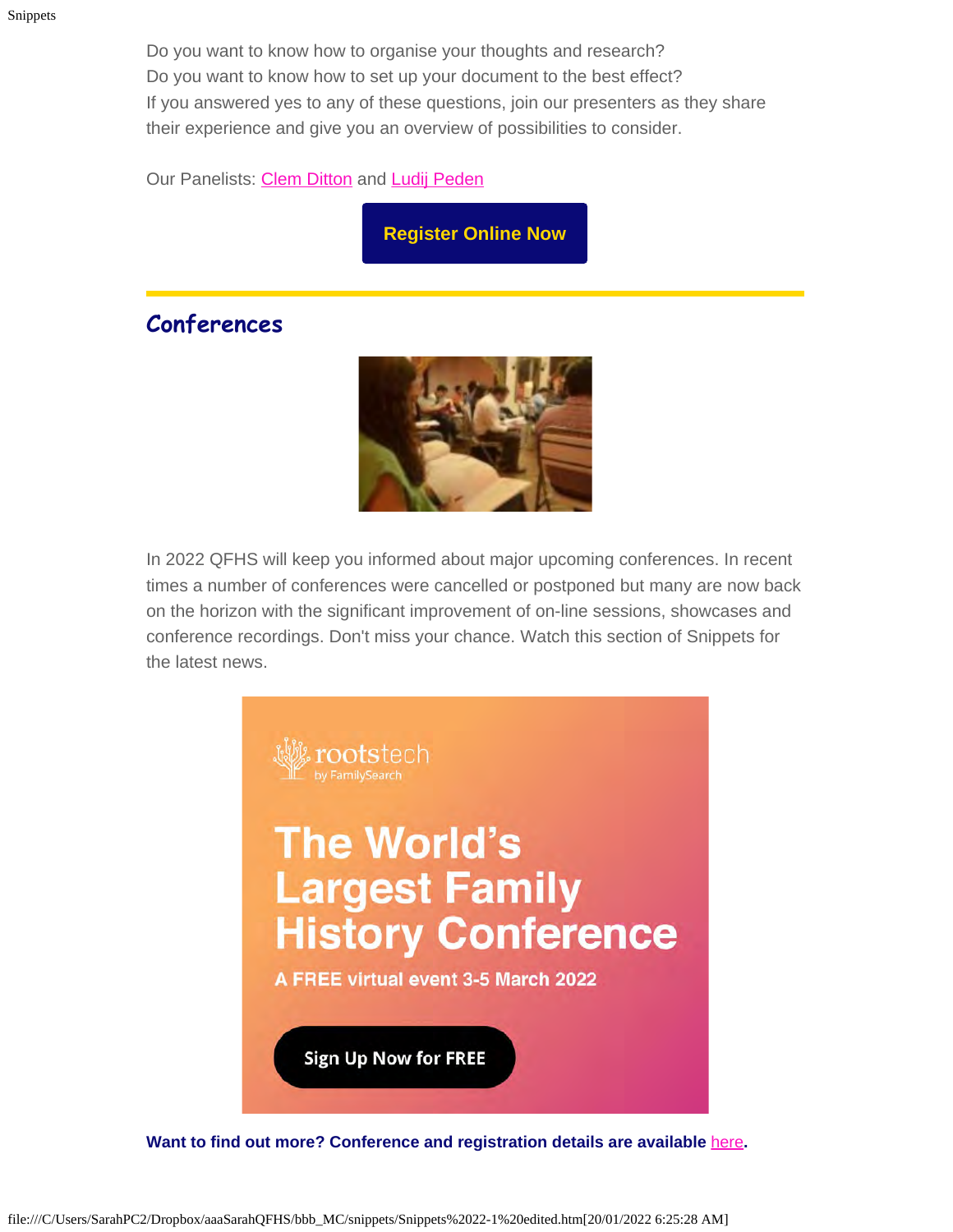

### **FHDU2022 will offer 3 ways to participate**

**In-person (4 days) - AU\$595 Live stream - megabundle AU\$395 / one day AU\$135 Recordings only - mega AU\$295 / track \$99**

Reminder: This is an international event so tickets will be in demand. Take a look at the conference website [here](https://www.fhdu22.com/) and start planning.

### **Online Searching with QFHS**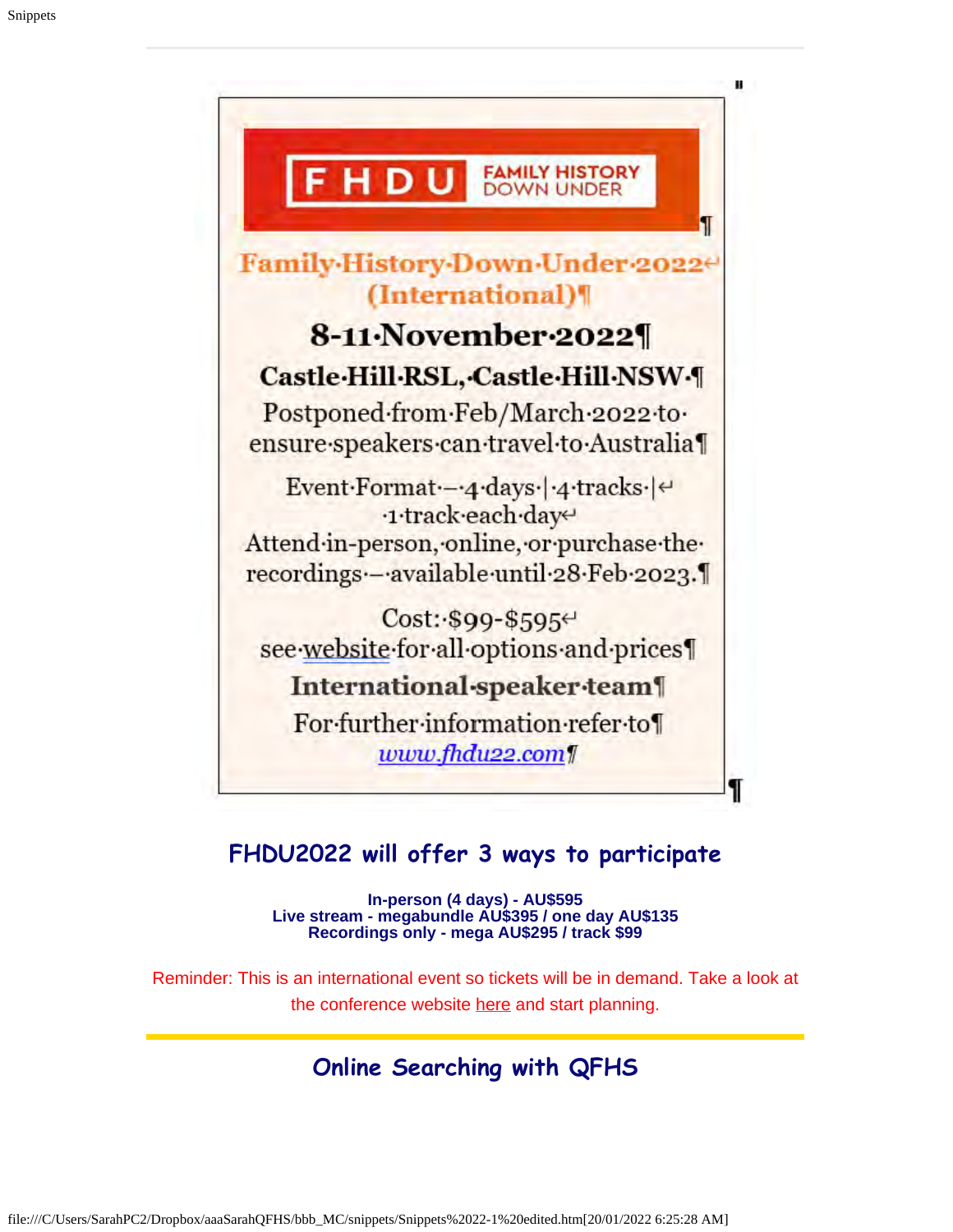

## **Queensland Books - Names Accumulation Index What a treasure!**

#### *A clear Vision: Mrs Janet O'Connor and the Duporth School*

While employed as an archivist in one of Brisbane's leading girls' schools, Elisabeth Wheeler became aware of the influence one educator had on the livelihood of many young women in early Brisbane society. That story had not previously been told.

Elisabeth has done an amazing job researching and presenting this information to assist those researching students who attended the Duporth School between 1877 and 1920, both day and boarding.

The book contains not only the girls' names but, in many cases, their date of birth, marriage (married name), and death. Some records show parents' names and grandparents' names, who their friends were, together with details of location of families are also shown. The school was renowned for the success of many of its students in the musical world in Australia and overseas. Dame Nellie Melba was a visitor to the school. Many parents were graziers from across Queensland while others were professionals residing in Brisbane and beyond.

The Digitising Team have indexed this publication and it is now available for you to check your family names using the QFHS Books: Name Accumulation Index. This index now contains 198,780 Names.

The book is available for research in the QFHS Print Library.

To view this and other datasets go to: <https://www.qfhs.org.au/online-access/searchable-datasets/> Scroll down to New and login.

### **Members' Noticeboard**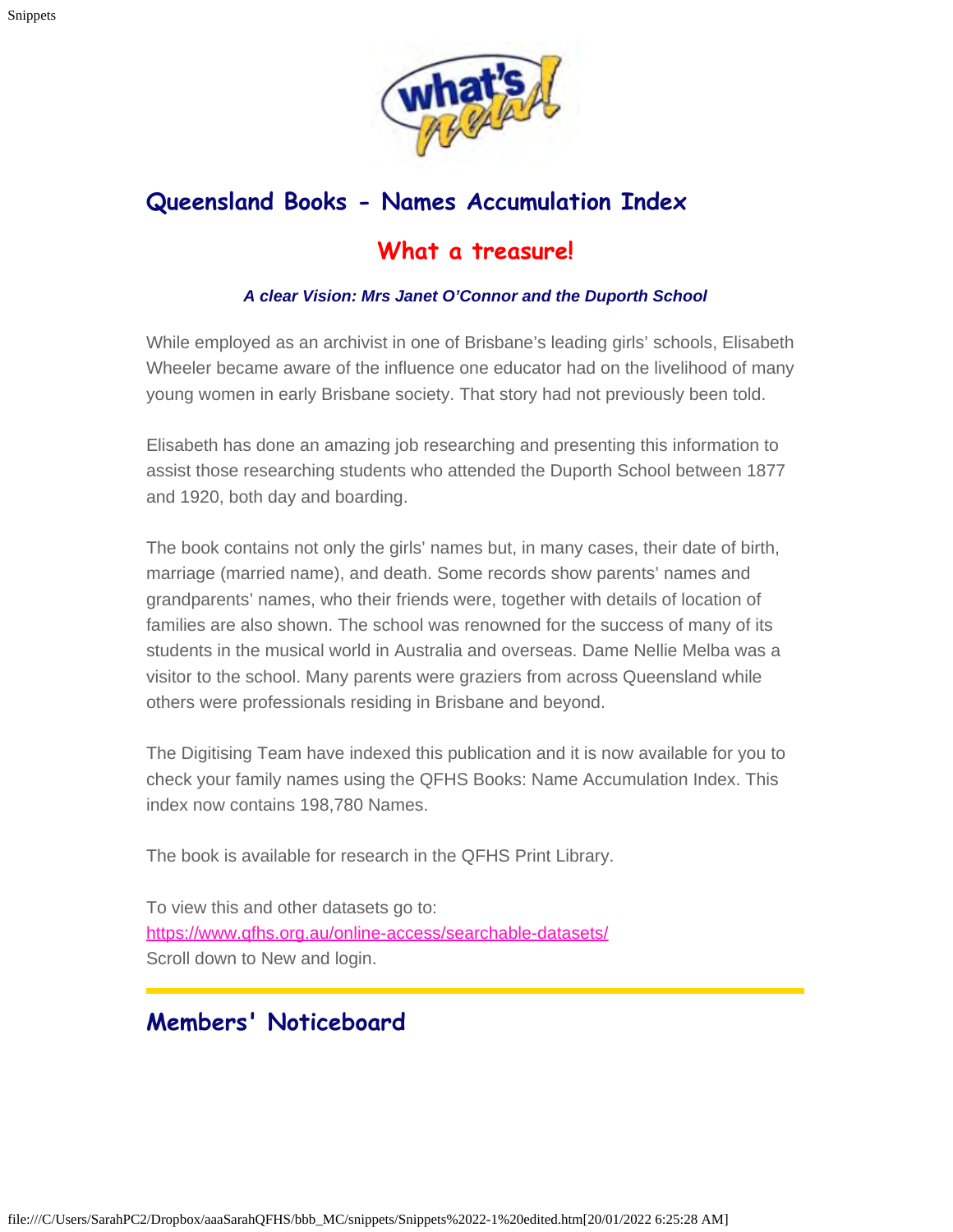

### **Management Committee Update**

#### **Action at the Library and Resource Centre in 2022**

The centre reopened after the festive season break on Monday 10 January. **Currently we expect all members and visitors who wish to attend to be fully vaccinated against Covid-19 and prepared to show proof, or an exemption, if requested**. Everyone must continue to check in for contact tracing purposes. And, of course, stay home if feeling unwell.

The first of our monthly Members' Meetings will be held at the QFHS Library & Resource Centre on **Wednesday 16 February at 7.30 pm.** Guest speaker Duncan Richardson will talk about some of the forgotten voices of Brisbane around 1864, discovered in the research for his book. The presentation will also be online via Zoom. We hope many of the meetings in subsequent months can be held at the centre.

June is the month for our **Annual General Meeting,** with the added highlight of the presentation of the QFHS Family History Book Award for 2022.

The date for our annual **Open Day** during Family History Month has been set for **Saturday 6 August**.

#### **FamilySearch Affiliate Library renewal**

QFHS and FamilySearch recently signed an updated agreement for our designation as an affiliate of FamilySearch's research and library system. At the same time FamilySearch checked our IP address was activated. Good news is that this has resulted in our capability to access images being restored.

FamilySearch's popular free web service has over 6 billion searchable names and 2 billion images of historical genealogical records.

#### **Research Service Coordinator change**

After several years coordinating the requests for research assistance, Anne Long retired from the role at the end of 2021. Charlotte Sale has kindly volunteered to step into the vacancy. *Thank-you to Anne for a valuable contribution*.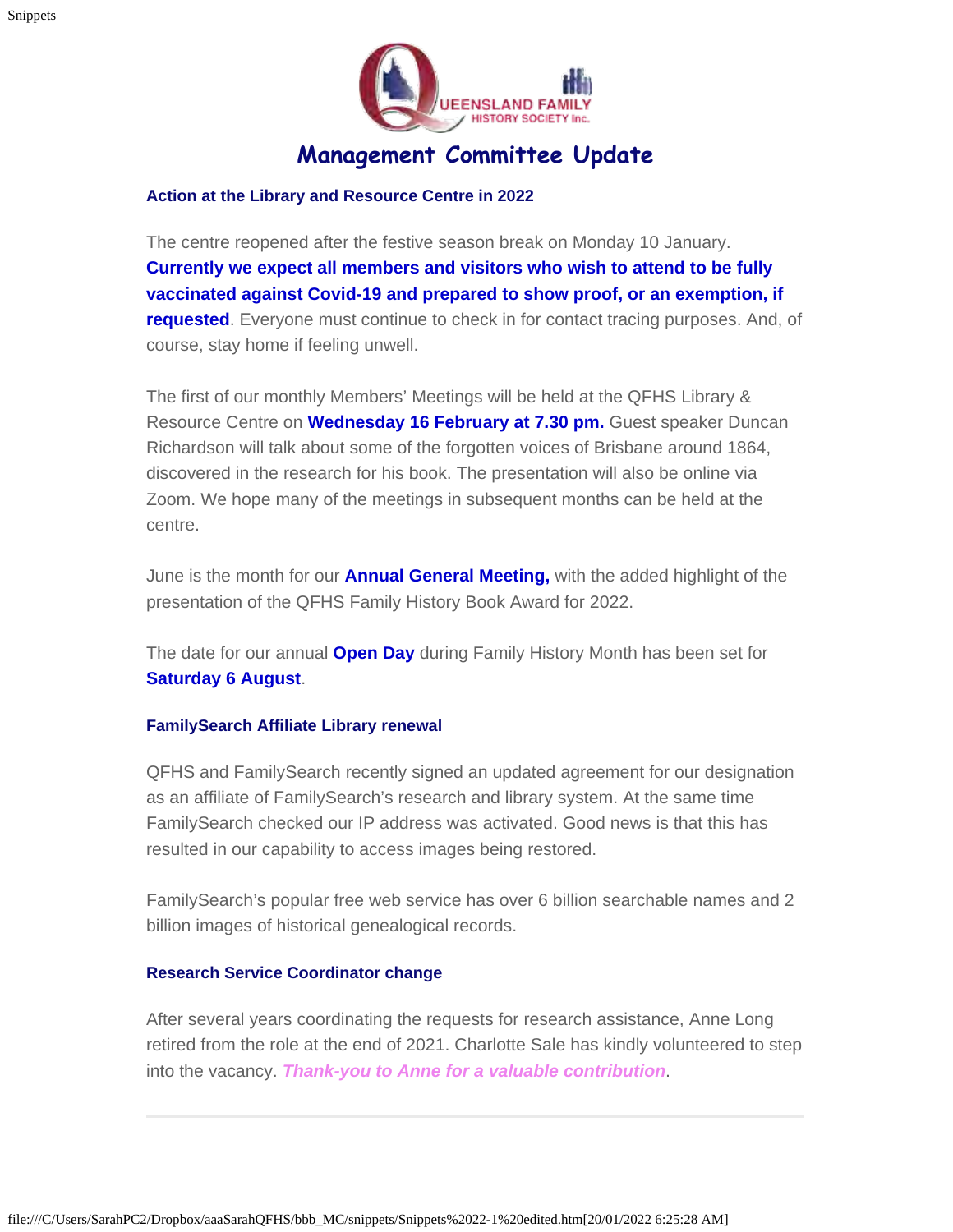# **QUEENSLAND FAMILY HISTORIAN JOURNAL ARTICLE OF THE YEAR MEMBERS' CHOICE AWARD**

We were delighted with the response from our members and pleased that so many took the time to let us know which article from the Queensland Family Historian they most enjoyed during 2021.

The article receiving the most votes—the **Members' Choice for Journal Article of the Year**—will be announced in the first issue of Queensland Family Historian for 2022 (expected late January-early February). At that time, the article will be featured on QFHS website and Facebook. The author will receive a prize of \$75 and a commemorative certificate. Watch out for that announcement.

**Allana O'Kane, Publicity Coordinator.**



#### FAMILY HISTORIAN GENEALOGY AND FAMILY TREE SOFTWARE

QFHS has recently established a new Special Interest Group (SIG) for users of "Family Historian".

Group meetings will be held via zoom on the **first Sunday afternoon of each month at 1: 00pm.** The next meeting date for the group will be

#### **6 Feb 2022 at 1:00pm**

and then each first Sunday of the month through to December 2022

If you are interested in joining please email SIG Convenor Malcolm Kingston directly at [malcolm.kingston@outlook.com.au](mailto:malcolmkingston@outlook.com.au)**.** Not sure about joining ? You are welcome to register to attend a meeting to get to know the group and their plans for 2022.

Many thanks to Malcolm for leading and organising this initiative.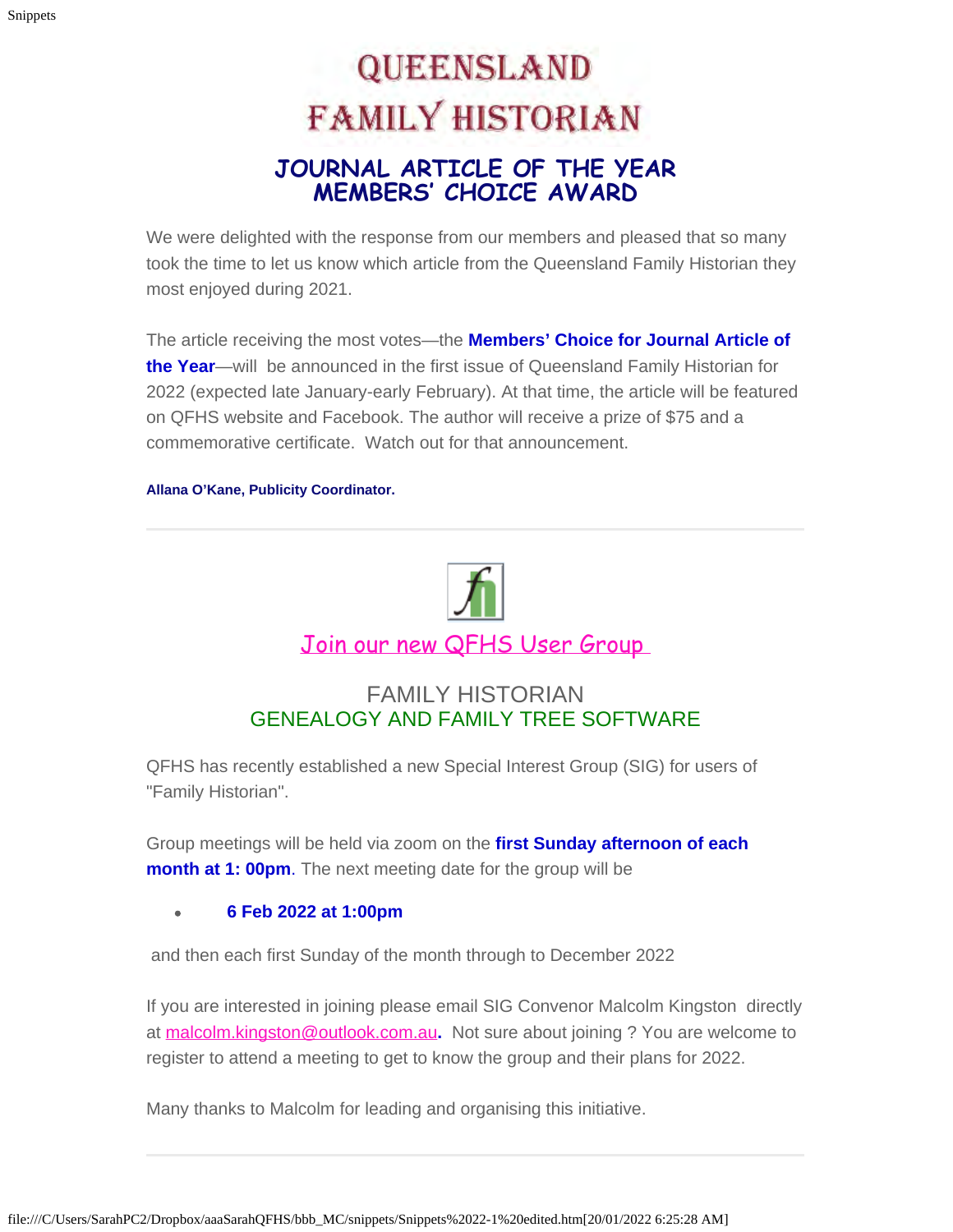

### **New Members' Welcome and Orientation**

#### **Are you a new member? Is it a while since you have been to the Library and Resource Centre?**

We invite you to attend a New Members' Welcome and Orientation session when you join the Society or at any time you would like a refresher.

#### **Our first session for 2022 will be held on Saturday 19 February. Watch for future dates on the QFHS calendar.**

For bookings or queries email [welcome@qfhs.org.au.](mailto:welcome@qfhs.org.au?subject=New%20Members%20Orientation)



#### **Indexing at QFHS - Get Involved**

QFHS has a library of over 10,000 books. The several hundred books in the lending library can be taken home and read but the rest must not leave the library.

**However, there is an exception open to members.**

You can take home one of those books if you agree to index it. I.e. read the book and extract the names and page references that you find. You can use the *library* [catalogue](https://www.qfhs.org.au/resources/catalogue-search/) to find books that have information on those places or people you are related to and arrange with the digitisation team to take this treasured tome home and do your bit to reveal its contents (via the combined index) to a wider audience.

Book by book we can build up a fabulous family history resource and unlock the power of that vast library. Interested? Contact our digitisation team at [digitisation@qfhs.org.au](mailto:digitisation@qfhs.org.au)

#### **Keen to get involved in community work ?**

QFHS needs new crew for 2022. We're recruiting now for extra hands in all areas, but in particular for:

- **External Events Coordination and Support**
- **Digitising/Indexing team**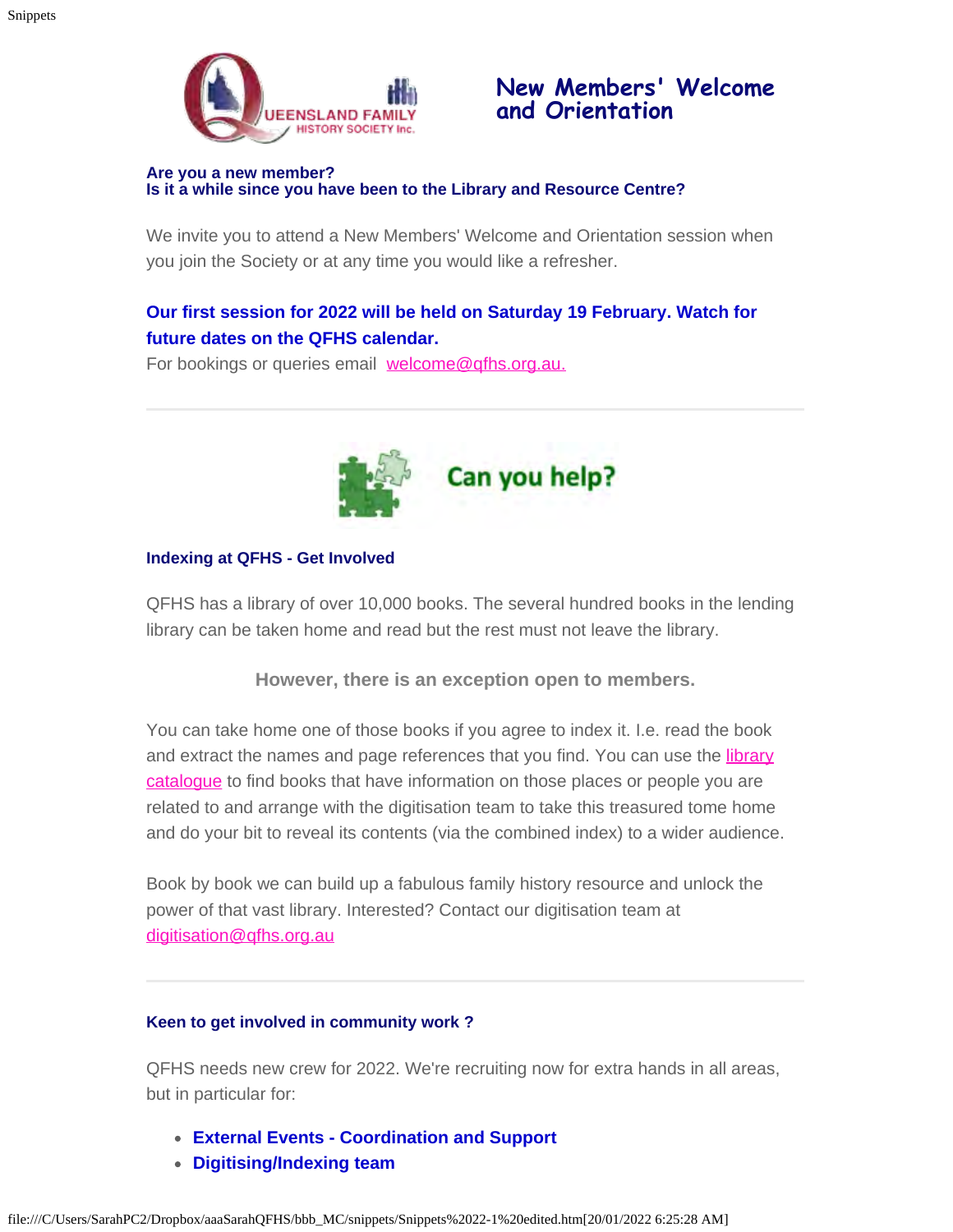- **Education team**
- **Library Assistants**
- **Technical/computer team**

All expressions of interest very welcome. Contact [secretary@qfhs.org.au](mailto:secretary@qfhs.org.au); phone 07 3856 2724





#### **Have you liked us on Facebook yet? Or followed us on Instagram or Twitter?**

You can visit our Facebook page [here](https://irelandxo.com/ireland-xo/news/ireland-xo-insight-what-did-your-ancestors-do?utm_medium=email&utm_source=emfluence&utm_campaign=The%20Occupation%20of%20our%20Ancestors) or link to QFHS social media in the blue banner at the bottom of our [website.](https://www.qfhs.org.au/)



#### **Registering for Zoom presentations**

Immediately after registering for an event on Eventbrite, you should receive a confirmation email. If you do not receive this confirmation, it may be that the email address you gave was not valid. In fact, you should receive three emails generated by Eventbrite: one immediately after you register, a second two days before the event, and a third shortly before the event begins. If you are not receiving these notifications, email [marketing@qfhs.org.au](mailto:marketing@qfhs.org.au) so we can check.

### **Web Wanderings**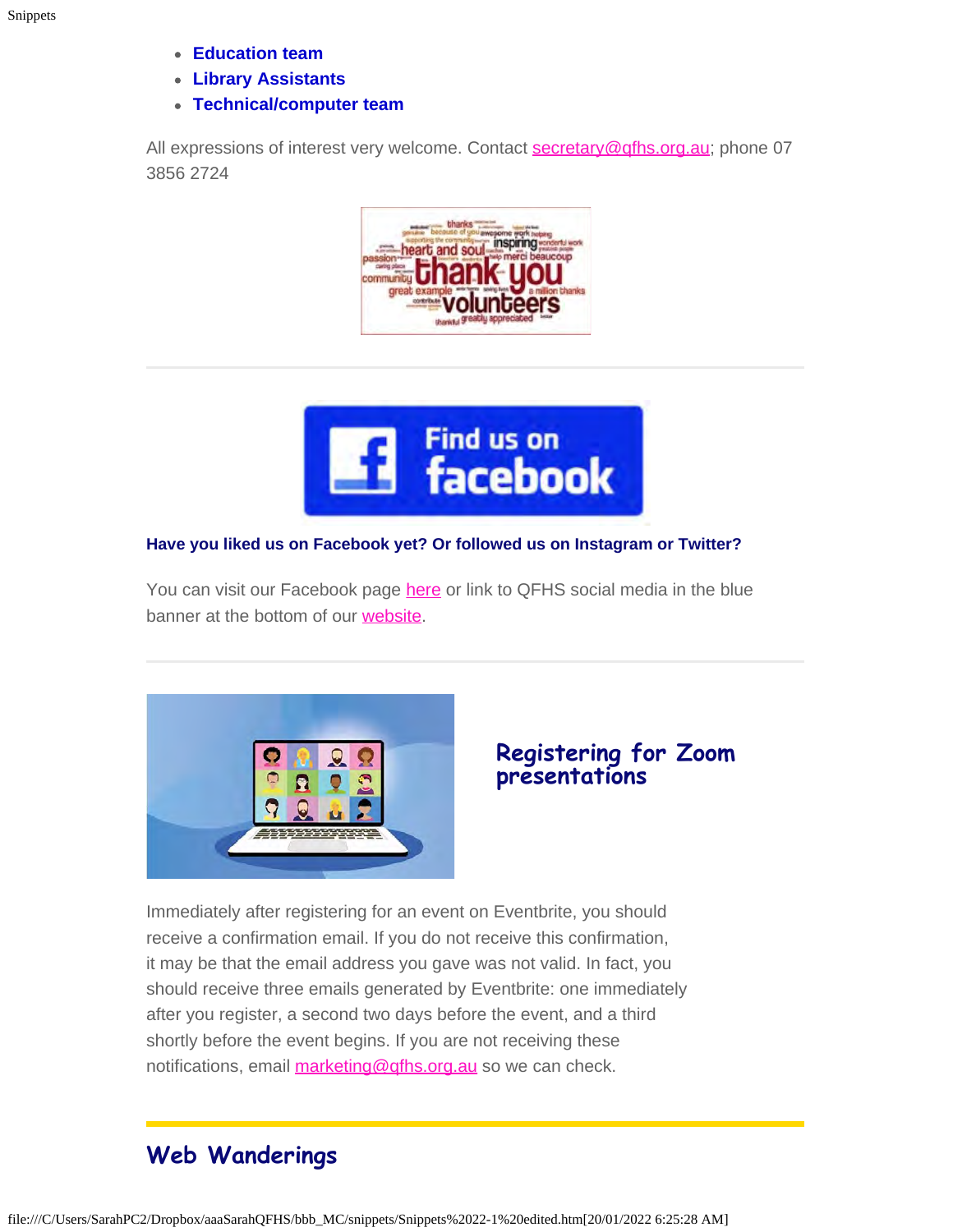

Over the past 2 years we have been fortunate to have been granted free at-home access for members to some major family history subscription sites. From 2022 this access will no longer be available for *"Ancestry"* and **"FindmyPast".**

Instead members will still have free access to these sites if they log in whilst visiting the QFHS Resource Centre (via one of the linked computers or their own device).

Don't forget *"My Heritage"* will continue to be available for home on-line access. Just log in to the QFHS website an[d select on-line access](https://www.qfhs.org.au/online-access/). When you click on **MyHeritage** you will receive advice on how to log in. Why not give it a try and see what records you can access?

If you have any problems with access please email [secretary@qfhs.org.au](mailto:secretary@qfhs.org.au?subject=Access%20to%20Subscription%20sites)

#### **Online sites, Collections and Virtual Tours**

**In 2022 we will keep pursuing new free sites and useful resources to support you in your research.**

**Here are some suggestions for you to explore this month.**





### **1921 Census Released**

**The British National Archives in association with** *Findmypast* **have announced the release of the 1921 Census of England and Wales**

Taken on 19 June 1921, the census is a survey of 38 million people living in England and Wales, during a period of economic turmoil between two world wars and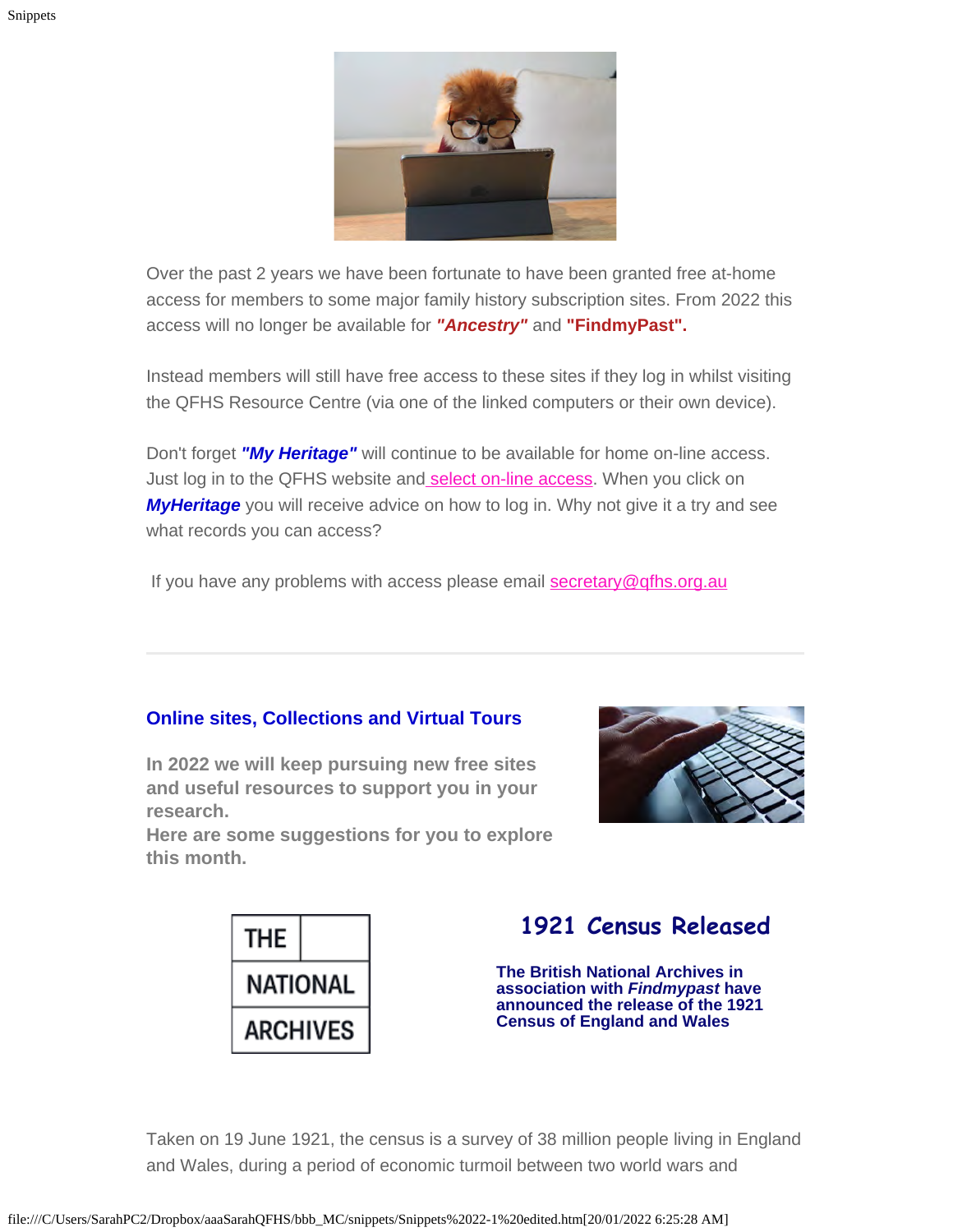recovering from a global pandemic.

Offering more detail than any previous census ever taken, the 1921 Census of England and Wales not only asked individuals about their age, birth place, occupation and residence (including the names of other household members and the number of rooms), but also their place of work, employer details, and gave 'divorced' as an option for marital status.

You can search the census through FindmyPast. More details on what it contains and how to search can be found on the National Archives website [here](https://www.nationalarchives.gov.uk/?utm_source=emailmarketing&utm_medium=email&utm_campaign=20speople_photo_call_out__16_november_2021&utm_content=2021-12-18).



### [The Jobs of our Ancestors](https://irelandxo.com/ireland-xo/news/ireland-xo-insight-what-did-your-ancestors-do?utm_medium=email&utm_source=emfluence&utm_campaign=The%20Occupation%20of%20our%20Ancestors)

It is generally accepted that most of our Irish ancestors relied on the land, both for their everyday supplies and their livelihoods. In addition to this, a variety of diverse occupations were commonplace across all Irish villages and towns.

Irelandxo have provided an insight into how we can find information about our ancestors' occupations and what they might tell us about the area they lived in.

**To explore Irelandxo visit their site** [here.](https://irelandxo.com/) **You'll receive direct email updates once you have registered.**

### **Online Journals**

**The following electronic journals have been recently added to our collection.**

You can access the full list of online journals by going to the QFHS Website and clicking on the Resources tab. From the drop down list click on electronic journals.

#### **Note: you need to be logged in to the QFHS Website to access these resources.**

- Branching Out 2021
- Bulletin Vol 52 3 2021
- Caloundra Clipper No 115 2021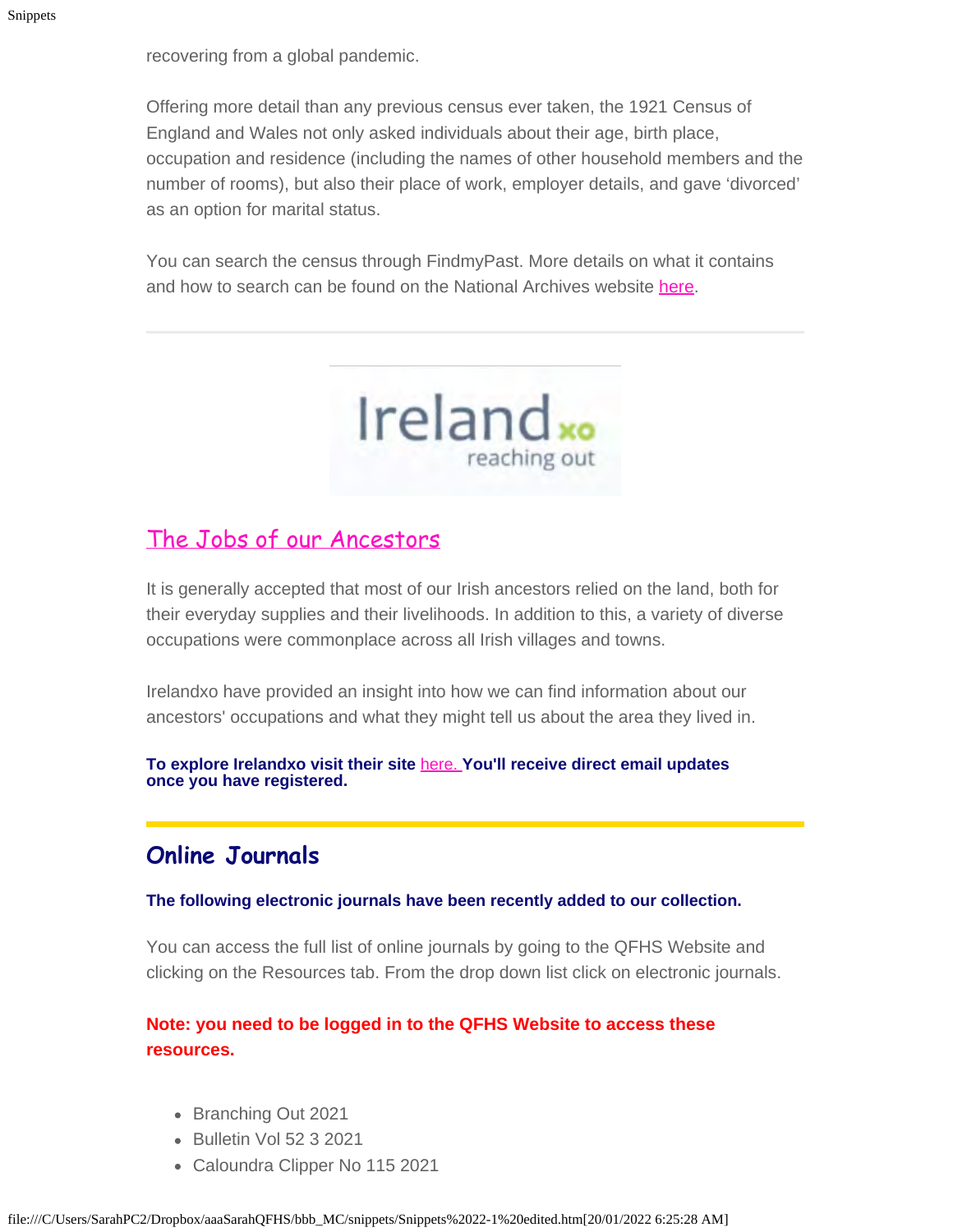- Endeavour 149 Dec 2021
- Essex Family Historian 175 2021
- Lithgow DFHS Vol 36 2 2021
- Metropolitan 172 2021
- Orange Newsletter 2021
- Ormskirk FHS Family Historian 86 2021
- Relatively Speaking Vol 40 4 2021
- Timeline Vol 24 2 2021
- Bridges Branches 121 2021
- Bridges Branches 122 2021
- Bridges Branches 123 2021
- HGS Vol 47 4 2021
- HGS Vol 48 1 2021
- HGS Vol 48 2 2021
- HGS Vol 48 3 2021
- JGSGB 94 2021
- JGSGB 95 2021
- Ormskirk Family Historian 85 2021
- Sussex FHG Vol 24 6 2021
- Sussex FHG Vol 24 7 2021
- Sussex FHG Vol 24 8 2021
- Shemot Vol 29 3 2021
- Valley Genealogist Vol 36 3 2021
- Cootin Kin 120 2021
- Cornwall Issue 182 2021 12
- Descent Vol 51 1 2021
- Dorset Vol 35 1 2021
- Hertfordshire People No 159 2021
- Kin Tracer Vol 29 2 2021
- Patrick Plains Gazette Vol 38 3 2021
- Suffolk Roots 47 2 2021
- HAGSOC Vol 44 No 3 2021
- HAGSOC Vol 44 No 4 2021
- Northumberland Durham FHS Vol 46 4 2021
- NZ Family Tree 2021

### **General items of interest**

#### **Members Tips and Discoveries**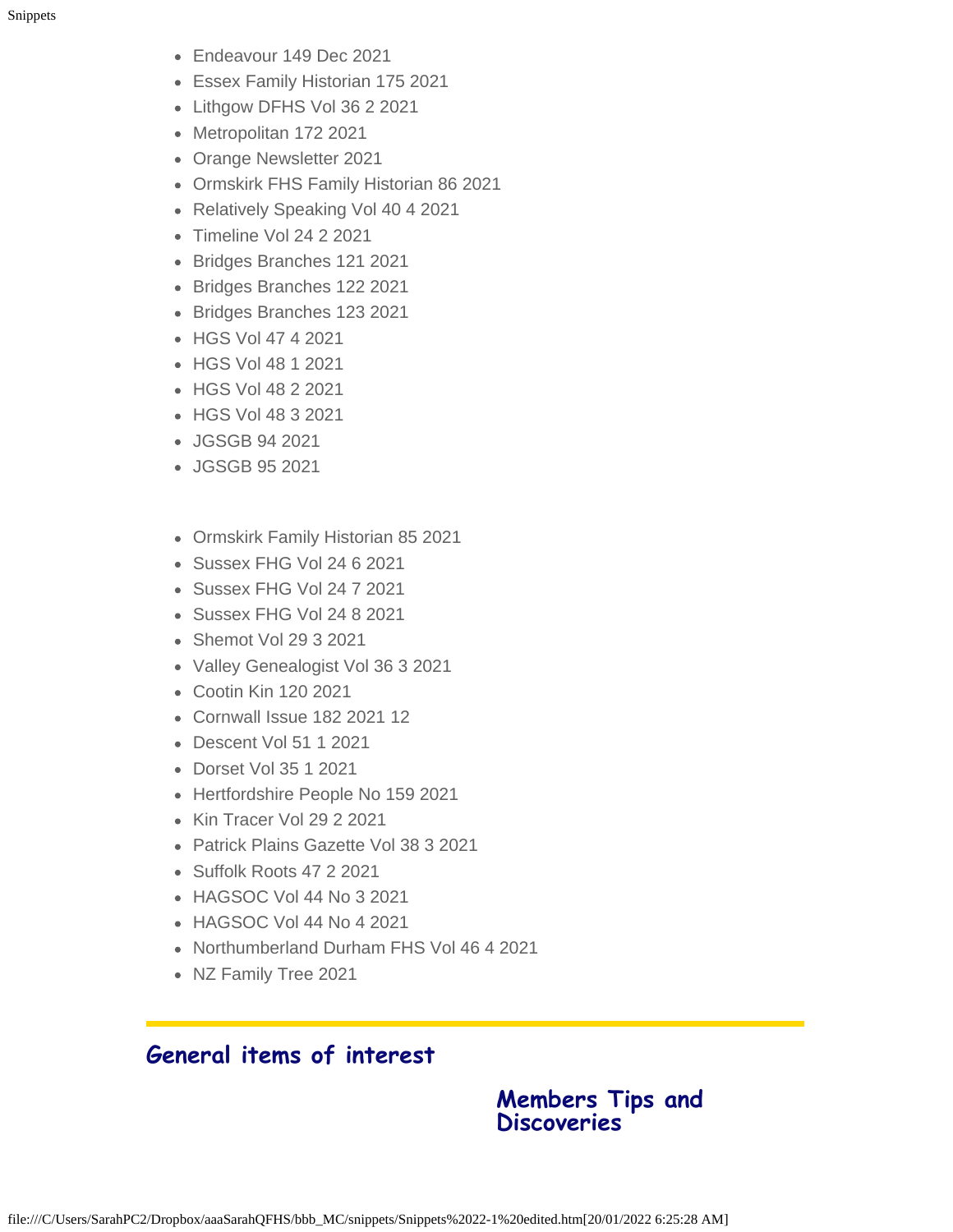

Thanks to our members for sharing their finds this year. You're welcome to let us know about any interesting discoveries or learnings. Just email [snippets@qfhs.org.au](mailto:snippets@qfhs.org.au)

### **Royal Historical Society of Queensland**

### **What's on in 2022 ?**

#### **Early Queensland Maritime History**

**Weds 9 March 12.30- 1.30 pm The Commissariat Store Museum 115 William Street, Brisbane City.**

Tickets available [here.](https://www.eventbrite.com.au/e/early-queensland-maritime-history-tickets-224969408557)

The coast of Queensland was the world's last major coastline to be explored. The earliest European discoveries are examined and how these were received by the major powers of the day. Following settlement in Port Jackson in 1788, great interest was shown in what lay to the north and this opened a new era in maritime exploration. The types of ships and crews involved are examined, ranging from the earliest type of sailing ship to the arrival of steam in the ships of the Queensland Marine Defence Force in 1884.

Please note: In keeping with Queensland Government directions RHSQ have advised that only fully vaccinated COVID-19 visitors, aged 16 years or over, will be able to enter the Commissariat Store Museum from Friday 17 December 2021.

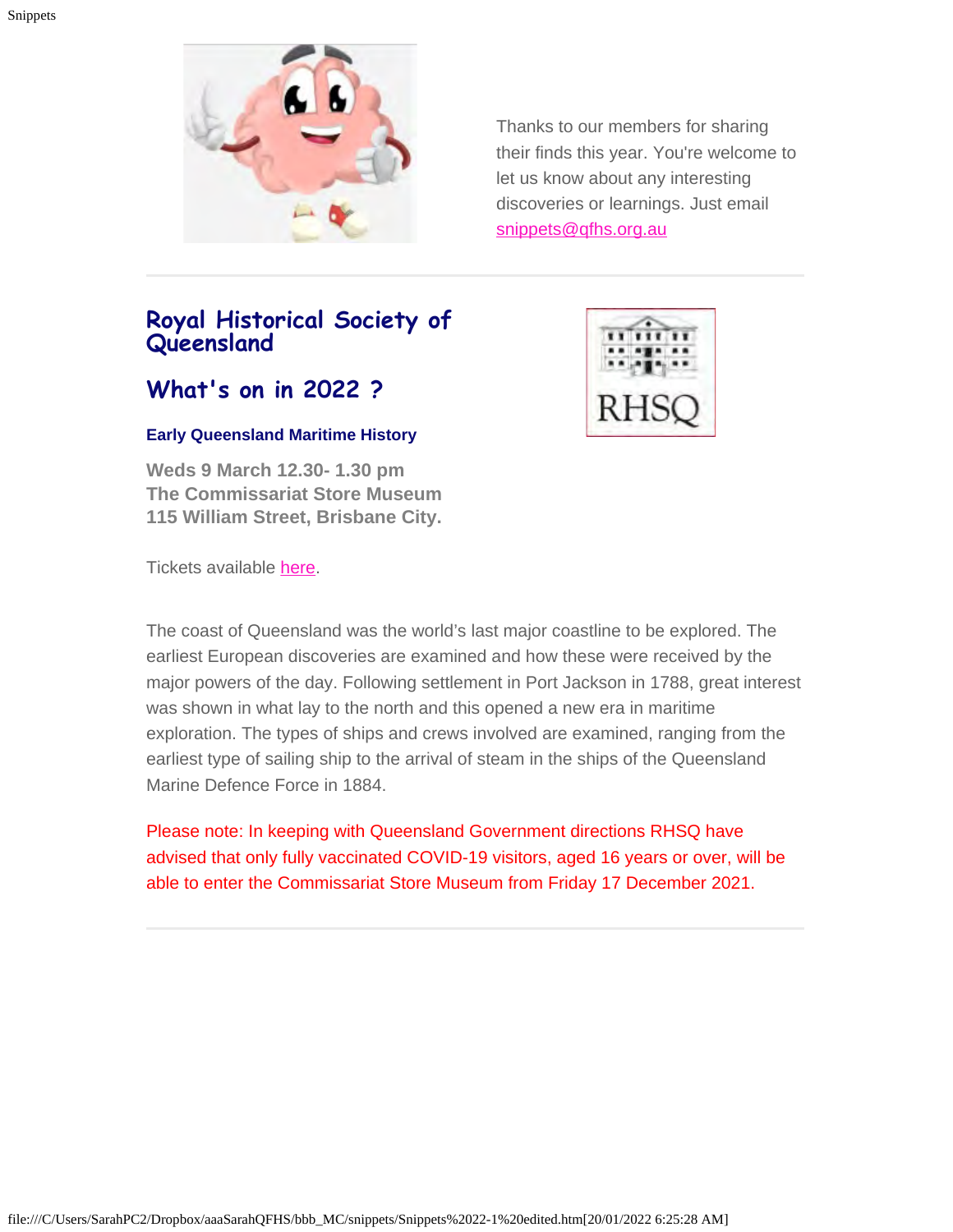

### **Call For Speakers**

Are you an industry expert, passionate historian or research professional willing to share your experiences, insights and knowledge with colleagues and peers? History Redcliffe is now accepting proposals for educational sessions at the nationally recognized **Queensland State Conference for Family and Local History 2022**, which is taking place **21st – 23rd October 2022**.

They are looking for dynamic speakers and important topics that will provide the best possible experience for attendees. This is a great opportunity for you to give back to your profession by sharing your knowledge and insights.

Be sure to indicate in your submission how you intend to deliver your material in an interactive type of learning environment. Submissions close on *Friday 18th March 2022.*

More information can be found on the *Sands of time* Conference website [here.](https://sandsoftime.org.au/)



### **Brisbane History Group AGM and Seminar**

**Saturday 26 February 2022 12.30- 4.30 pm GT125 Theatre, St Joseph's College 285 Gregory Terrace, Spring Hill**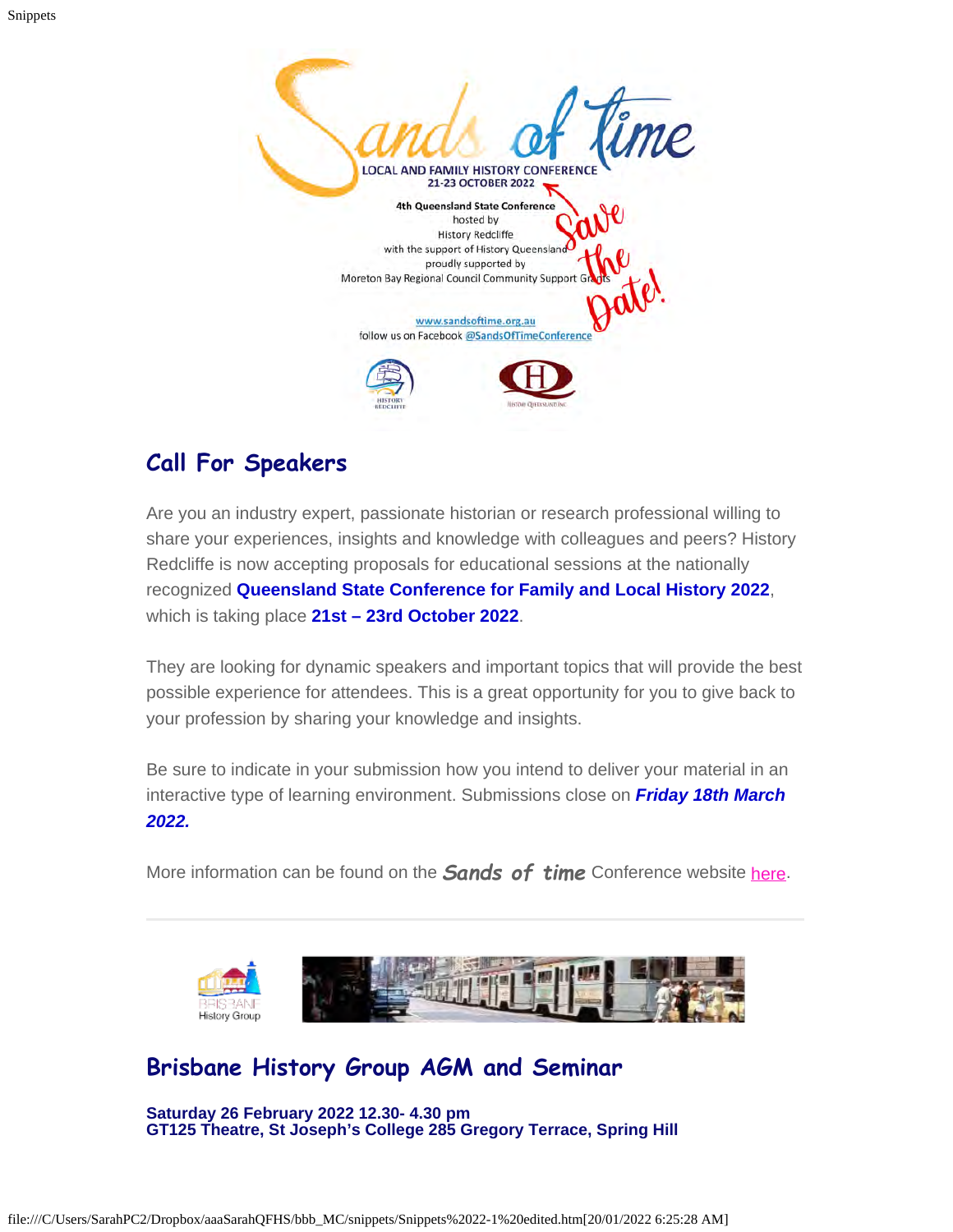#### **Seminar topic:** *It's time ...or was it!"*

This a free event. Bookings via eventbrite (search for "It's time") or by contacting Andrew 0421 344 503

### **BCC Local History Grants**

#### **Lord Mayor's Helen Taylor Research Award for Local History**

The Lord Mayor's Helen Taylor Research Award for Local History supports history students and independent researchers undertaking relevant projects which have a focus on informing or educating the public about local history or heritage. The purpose of the program is to increase the community's access and appreciation of Brisbane's history and heritage.

There is one award for up to **\$20,000** available to support a student in a formal tertiary educational program or a researcher undertaking independent original research.

Applications open **9am Monday 17 January 2022.** Applications close **3pm Monday 28 February 2022.**

If you or someone you know might be interested you can find out more on the Brisbane City Council website [here.](https://www.brisbane.qld.gov.au/community-and-safety/grants-awards-and-sponsorships/creative-and-history-grants/lord-mayors-helen-taylor-research-award-for-local-history) Information sessions are also scheduled to provide further advice about preparing applications.

### **Books - News and Reviews**

**Is there a book that has delivered an important breakthrough in your family history research or perhaps one that has provided fresh insights and directions? Why not write up a short review that we can share with other members?**

Contact [snippets@qfhs.org](mailto:snippets@qfhs.org.au).au to discuss your review.



### **Acknowledgements**

We would like to thank all those who have taken time out to send items of interest to our "Snippets" mailbox at - [snippets@qfhs.org.au](mailto:snippets@qfhs.org.au) The more we receive, the more frequently we can produce a Newsletter. If your